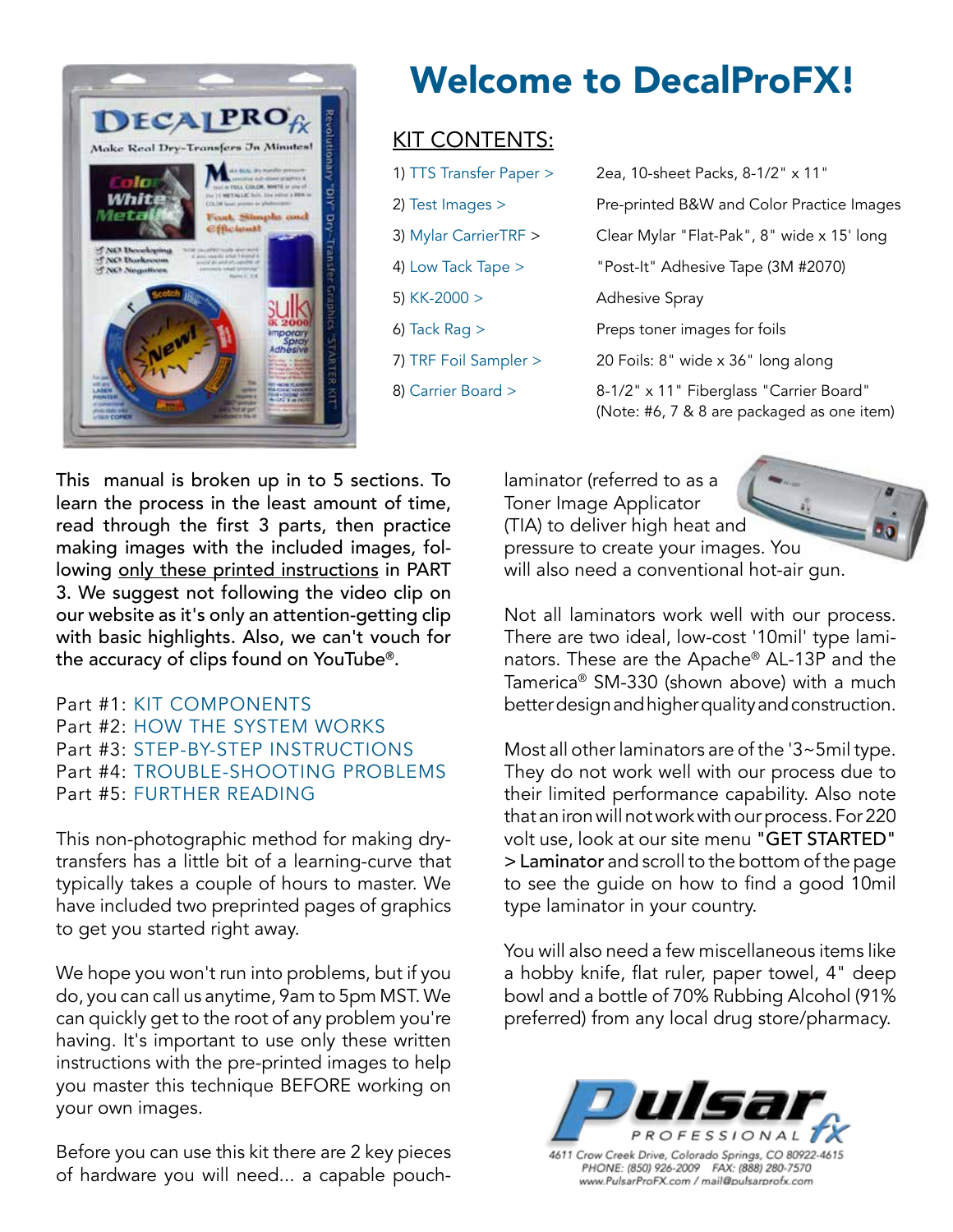## *PART 1: "Kit Components"*

There are 8 components to the DecalPRO kit. Let's take a minute and explain each item, preparing for use and how they are used.

#### 1) "TRF SAMPLER" PACK:

Unpack this envelope. Open the foil pack so the 20 foils hang vertically on a wall for the easiest way to get to any particular foil shade. We suggest securing the top of the foils (stapled to chipboard) and Foil Listing cover-sheet using tape or a map pin. In the package, there is also a letter-size fiberglass Carrier Board, Tack-Rag and 2 tape strips. Familiarize yourself with the listing of all foils on the cover sheet as the foils are stacked in this same sequence. Notice they are in 3 main groups: Metallic, Pigment and Specialty.

## 2) CARRIER BOARD: (Inside TRF Sampler Pack)

This board is used to hold the printed Toner Transfer Paper (TTP) and the selected Toner Reactive Foil (TRF) on top of the toner image, keeping everything perpendicular to the laminator rollers as it is passed through the unit.

#### Setup the Carrier Board:

Locate the Mylar Carrier foil (the very last foil in the Sampler Pack) and cut a 12" length. Lay this over the entire board and wrap the last inch around the top of the board. Flip the board over, keeping the Mylar centered, and tape the 1" wrap-around to the back of the board using one of the provided tape strips (or any papertype tape... just don't use cellophane type tape as it may melt inside the laminator.) To use this board, you lift up the Mylar film cover, lay the printed image face-up and selected foil's bottom over the toner image, then bring down the cover, smooth out flat and insert into the preheated laminator. As soon as the rollers pickup the leading edge of the board, tug back on the Mylar cover (or drop your fingers down over the foil inducing drag) to prevent wrinkles from forming over the image. Always run the Carrier Board through the laminator twice. On the second pass, just reinsert without touching the foil.

## Multiple Carrier Boards: (Suggestion)

If you will be making a lot of small images, you might want to cut this board into smaller, more manageable boards using a paper-cutter. An extra "Carrier Board" board is available online to then have a set of various sized boards to be able to speed up the process, not having to wait for the single 11" long board to pass through the laminator. Each smaller board will have it's own taped "Mylar Cover". Ensure the cuts you make are "true" straight edges. Over time, the Mylar will eventually get damaged (wrinkled) and require being replaced.

### 3) TONER TRANSFER PAPER (TTP):

The kit contains two 10-sheet packs of transfer paper. Always keep the paper sealed in its packaging until you are ready to use a sheet or partial sheet. Leaving a sheet out in the open air will cause it to lose much of its moisture and start to curl. Too much curling can cause a paper jam in your printer. Only the blue-side has the special coating on the paper called Dextrin. This coating is a barrier between the paper fibers and the printed toner image. When wet, the Dextrin dissolves which is what allows the printed image to release friction-free from the base of the paper. Handle this paper by the edges as much as possible to avoid oily finger prints on the blue coated side.

*NOTE: If you accidentally print on the uncoated white-side, the image WILL NOT release from the paper.* If this happens, do not try to print again on the blue-side as the toner previously printed on the white-side will fuse to the Carrier Board preventing the paper from lifting off and will require cleaning the board with Acetone.

## 4) KK-2000 ADHESIVE SPRAY:

This is a very unique alcohol-based adhesive (versus a solvent-based spray like that of all other adhesives). This adhesive can be easily removed with just rubbing alcohol which won't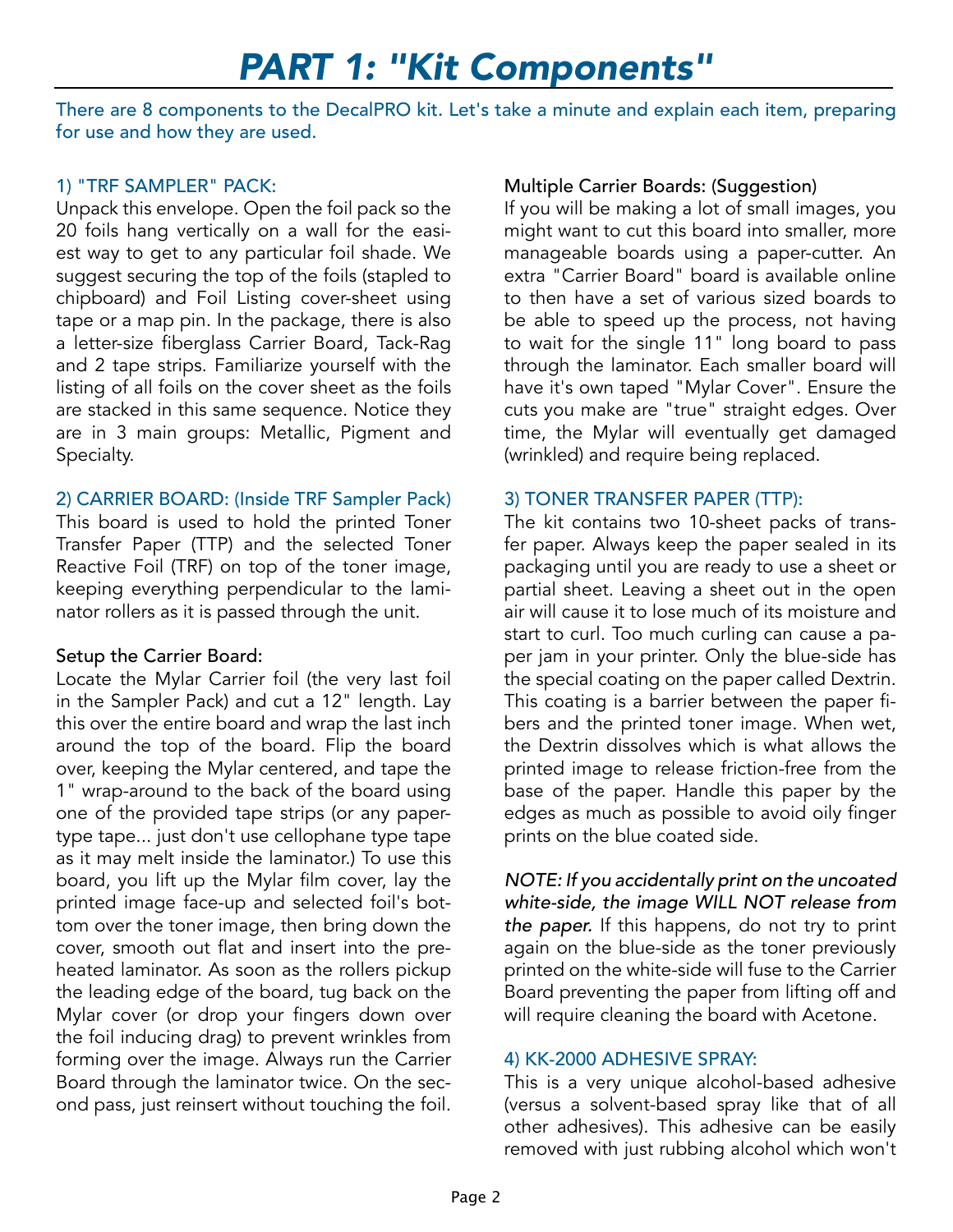# *PART 1: "Kit Components"*

damage surfaces like acrylics and plastics, which would otherwise be crazed by harsh solvents needed for solvent-based adhesives.

Applying the adhesive has a bit of a learning curve. Images only require a very small quantity as it's a very condensed spray. Knowing how much adhesive to apply to your images is important. Too much or too little will cause images to not transfer properly.

NOTE: The"Export/Air" kit version does not include the adhesive spray due to shipping regulations prohibiting air transport. Where To Find This Type Of Adhesive? This unique adhesive can be found at fabric type stores (and some craft stores like Hobby Lobby in the USA). It's used specifically within the textile industry to temporarily hold printed paper patterns to cloth when cutting out pieces to make a garment. If having trouble locating KK-2000, ask your local fabric retailer what they carry to attach a pattern to cloth. Internationally, there are other sprays available that will work with our process, just that they don't have as fine of a spray pattern.

- 1) Sullivans: "Quilt Basting Adhesive Spray"
- 2) JT Trading Company: "505"
- 3) Madiera: "MSA 1100"
- 4) Dritz: "403"

## 5) MYLAR CARRIER:

The Mylar Carrierfilm is packaged in its own 6"x 9" envelope and is an extremely thin film at 1/2 mil (.0005"). It is used for every image you make to temporarily hold both your finished graphic and the applied adhesive, ready to transfer to your intended location. We call this packaging a "Flat-Pak" (8" wide by 15' long) and is the same as with all other foils available separately at our store online. If using a lot of one color, this is when you'd get a full-length of one color. After an image has been completed and transferred to your target location, the Mylar CarrierTRF film is peeled back and discarded.

## 6) SAMPLE TEST IMAGES:

There are two preprinted TTS pages of graphics ready to use to help speed-up the learning curve. To use with the instructions (PART 3), cut out one image for practice. Make sure to include the black border going around each graphic square! After you've got the process down, most all laser printers and conventional photostatic copiers (both B&W and color) will work fine to print your graphics and text. Currently the only banned printer manufacturers are Brother® (all models) and the Konika/Minolta® 'MagiColor' printer. If you only have an ink-jet printer, you would use a copier at your local "Quick-Print" shop to convert your inkjetprinted image (on white paper) to a sheet of Toner Transfer Paper. The printer or copier you use must be toner-based; no wax or dye-sublimation printers will work with this process.

## 7) 3M "Post-It" TAPE:

The Post-It® roll of tape has the lightest adhesive on the market. It is the same adhesive used on Post-It® Notes. The tape is used to lift off residual foil that sometimes get's left behind after a foil has been transferred to your toner images. Residual foil can be left behind after the foil sheet has been peeled off due to surface-tension. It's a good idea to always use this tape after a foil has been transferred. Without a magnifier, it's hard to see micro pieces of residual foil, so best to always use the tape to clean up images after foiling for super-crisp results.

## 8) TACK RAG:

This is an ordinary "dust" collecting sticky cloth used to wipe over the printed toner image to lift-off loose toner particles, preventing pinholes from appearing through the foil. If for example, there is a loose toner particle and a foil is transferred and peeled off, the FOIL will lift off the loose toner particle leaving the underlying solid toner to show through the foil as a black spec appearing in an otherwise fully colorized image.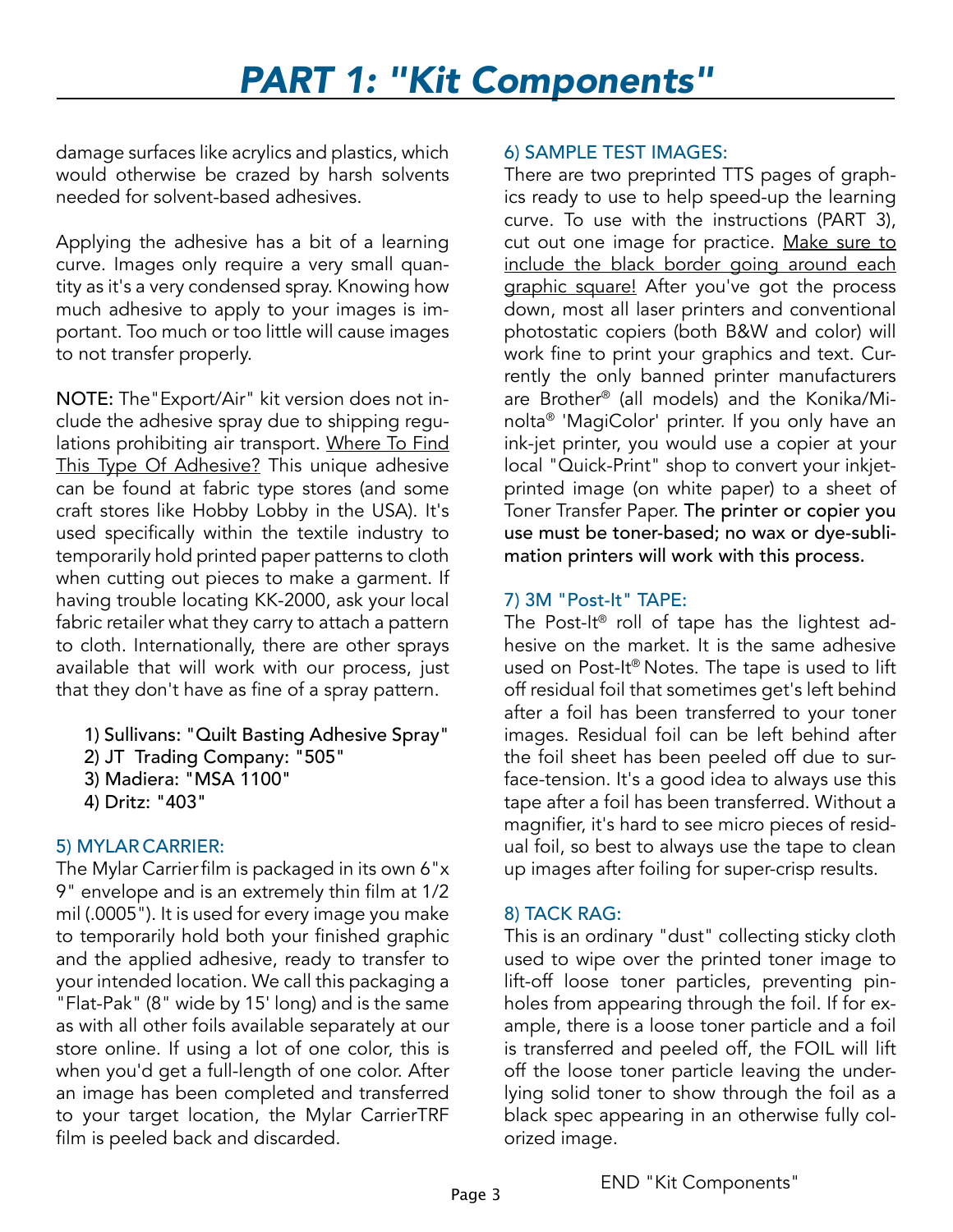The following is a general discussion of the procedure, not the step-by-step instructions (which follows in PART 3 below.) We want to give you a detailed picture of the process.

## 1) THE "Dry Transfer" TECHNIQUE:

The dry-transfer technique relies on the principle of "differential transfer" using two adhesives; one being stronger than the other. The first half of our process is 'wet' to get the printed/foiled image off the Toner Transfer Paper. The second half is 'dry' to transer to the target surface.

The first adhesive we use is actually a static-cling bond generated between the top of the colorized graphic and a piece of Mylar Carrier film. This very light-duty bond is created by the high heat and pressure from the laminator. It's just strong enough to allow the graphic and bonded Mylar Carrier film to be submerged into a tray of water to release the image from the Toner Transfer Paper, leaving the graphic on the Mylar as it's lifted out of the water bath and dried.

The second adhesive (KK-2000) is sprayed over the back of the Mylar Carrier, covering the image as well as the surrounding Mylar film. At the end of the process, the Mylar Carrier film is then flipped over and laid down over the target location using only finger pressure to secure the image. The Mylar Carrier is then peeled off and discarded. Because the KK-2000 is stronger than the static-cling bond holding the image to the Mylar Carrier, the image has to let go as the Mylar is peeled away. A property of this spray is such that it will bond better to the first surface it's first sprayed onto than any subsequent surface the adhesive touches, so all of the adhesive around the image will stay on the Mylar Carrier as it is peeled away.

What makes our DecalPRO® process different from conventionally made dry-transfers (besides the high expense and long wait times) is that this process does not require heavy burnishing of the image to make the transfer. Since transfers are made with mere finger pressure, this means that you can apply your graphics onto any soft, delicate material like silks, balsa wood, a wax

candle or even corrugated cardboard without any denting, deforming or otherwise damaging of very delicate surfaces.

### 2) B&W and COLOR PRINTERS:

You must use a toner-based printer for this process to work. Laser printers and photo-copiers (B&W and color) both use "toner" which is waterproof and contains plastic (styrene) in the formulation. The shoe-in is that all of our "Toner Reactive Foils" (TRF) will only transfer to plastics when subjected to high heat and pressure from a laminator. If you only have an ink-jet printer, you can then use a conventional copier at any quick-print or copy house to convert your inkjet original (on regular white paper) to duplicate the image onto a sheet of Toner Transfer Paper.

*NOTE: There are a few laser printers that do not play well with our process. These are the entire Brother*® *product line, the Konica/Minolta*® *'MagiColor' series and some Samsung*® *units. Since Samsung is a recent development*  problem, we don't have specific models cit*ed). If you have a Samsung laser printer, by all means try it. If it doesn't give you satisfactory results, we'd appreciate your feedback to which model you're using.*

#### 3) LASER PRINTER SETTINGS:

There are two settings that need to be made to get the best prints to the Toner Transfer Paper. Printer factory default settings expect to see plain 20~24lb Bond paper. Our transfer paper is much heavier so the printer's setting needs to be changed. To change this setting, find your printer's "Paper Types" listing (generally found by using your printer's Utility software). Our Toner Transfer Paper is referred to by its weight as "170gm2" (or 'gsm' which stands for "grams per square meter"), versus a named paper like Coated, Uncoated, Glossy, Card Stock, etc. The "gsm" suffix is unimportant - the number is what you're looking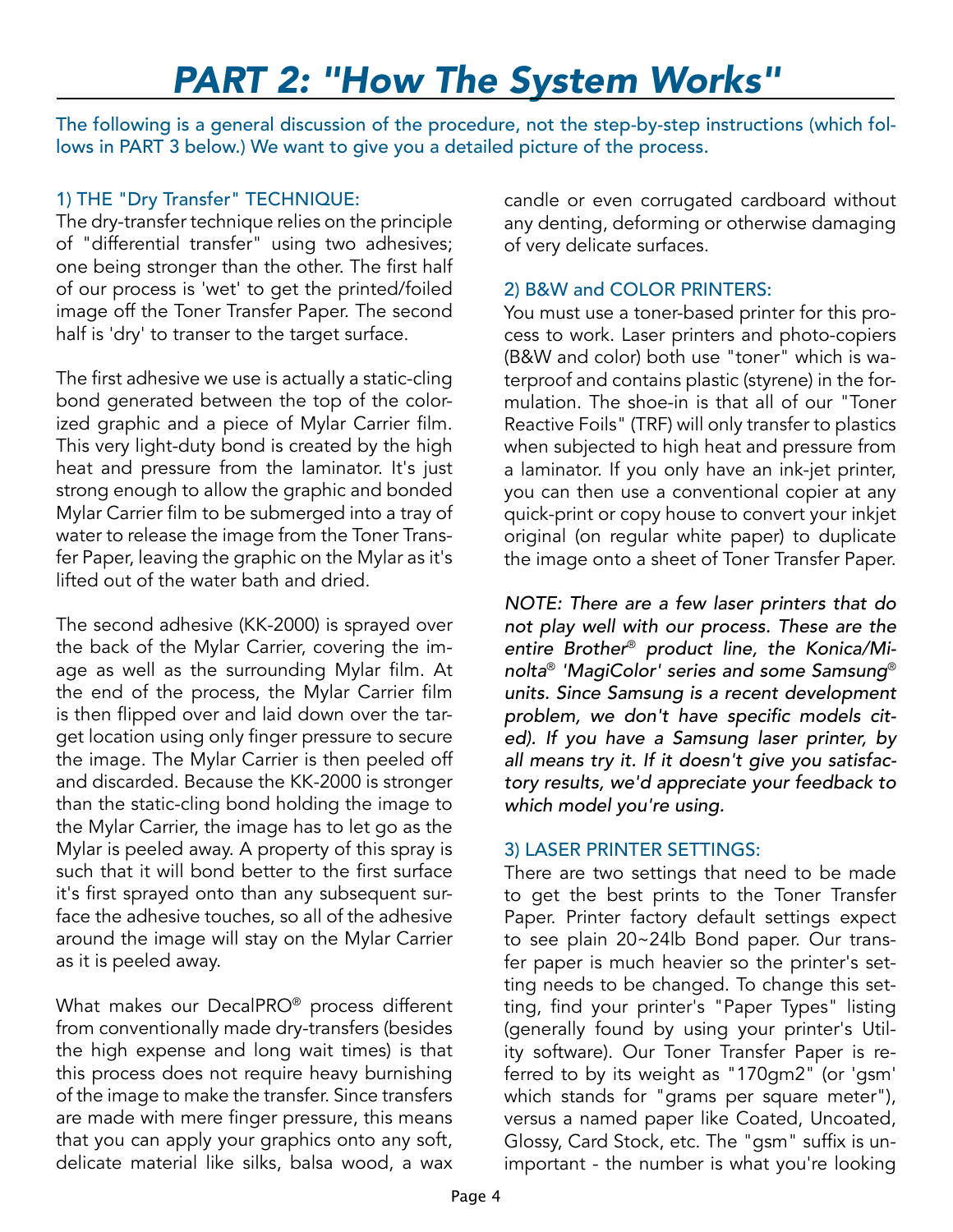for to make this setting change. If you don't see any numbers (or a range of numbers that incorporates the '170') then select "Card Stock". The second setting that needs to be made is the printer's "Toner Density". It should be located in the same general area in the printing parameters. Set to its max toner density output.

#### 4) TONER CARTRIDGE:

An area of equal concern is the quality of the toner cartridge you're using. We highly recommend using a 'branded' toner cartridge (without a lot of miles on it). All after-market cartridges generally use inferior quality toner that causes poor performance. The reason after-market cartridges are a lot cheaper than OEM branded is that they skimp on the amount of expensive styrene plastic in the toner formulation. Styrene is what makes the foils fuse on top of toner images.

## 5) THE PROCESS:

Regardless of whether you are making an all white image, a metallic shade or a full-color image, there are 7 steps that are common to all transfers made.

- a) PRINT to the Toner Transfer Paper (TTP)
- b) REMOVE MOISTURE / MARK THE CURL
- d) COLORIZING (Foiling) the image
- d) SEPARATE image from the TTP
- e) BORDER removal
- f) ADHESIVE applied
- g) TRANSFER the image

To learn this process in the least amount of time, read only from these printed instructions! When you get to PART 3, read one step, perform it, then the next step and perform it. Don't try to read it over and try to do it as there are a lot of nuances to each step which you're sure to miss.

It will seem like a lot at first, but it's really simple and goes quickly once you do a few test images to get the hang of it.

Use ONLY the pre-printed sample images included in the kit while learning this technique. Note that each image has a thick black border around it. This is a most important requirement to have on every graphic. The borders are always trimmed off just before the adhesive is applied. Note that if your image is to include a border as part of the graphic, you'll then be putting two borders around the graphic (or text block). If you want to make multiple images on one big master layout, you only need one overall boarder around all of the images. When finished, you'll then slice up all images, apply adhesive one at a time and make the transfer.

### Here's a rundown of the 7 steps...

a. PRINT the graphic image onto the blue side of the Toner Transfer Paper using a laser printer or photostatic copier. The only precaution it to never let the paper get wet before printing.

## b. REMOVE MOISTURE / MARK THE CURL:

REMOVE MOISTURE: After printing, use a hot air gun set to the lower of the two heat settings and blast over the **BACK** of the paper first in overlapping passes for 10~20 seconds.

MARK THE CURL: The paper will "bow up" in the middle of the paper then relax back down. Draw a line on the back (white side) of the paper indicating the direction of this curl.

Now flip the paper over and spend about 10 seconds heating the top of the paper. Later on when the image gets inserted into the waterbath, it's imperative that the image is inserted in the direction of the line drawn. If inserted 90º from this line direction, the image will fall apart and you'll be starting over.

## b. COLORIZE THE TONER IMAGE:

All foils have a special 'sizing' (adhesive) applied on the back of the foils that will fuse to any toner image when subjected to high heat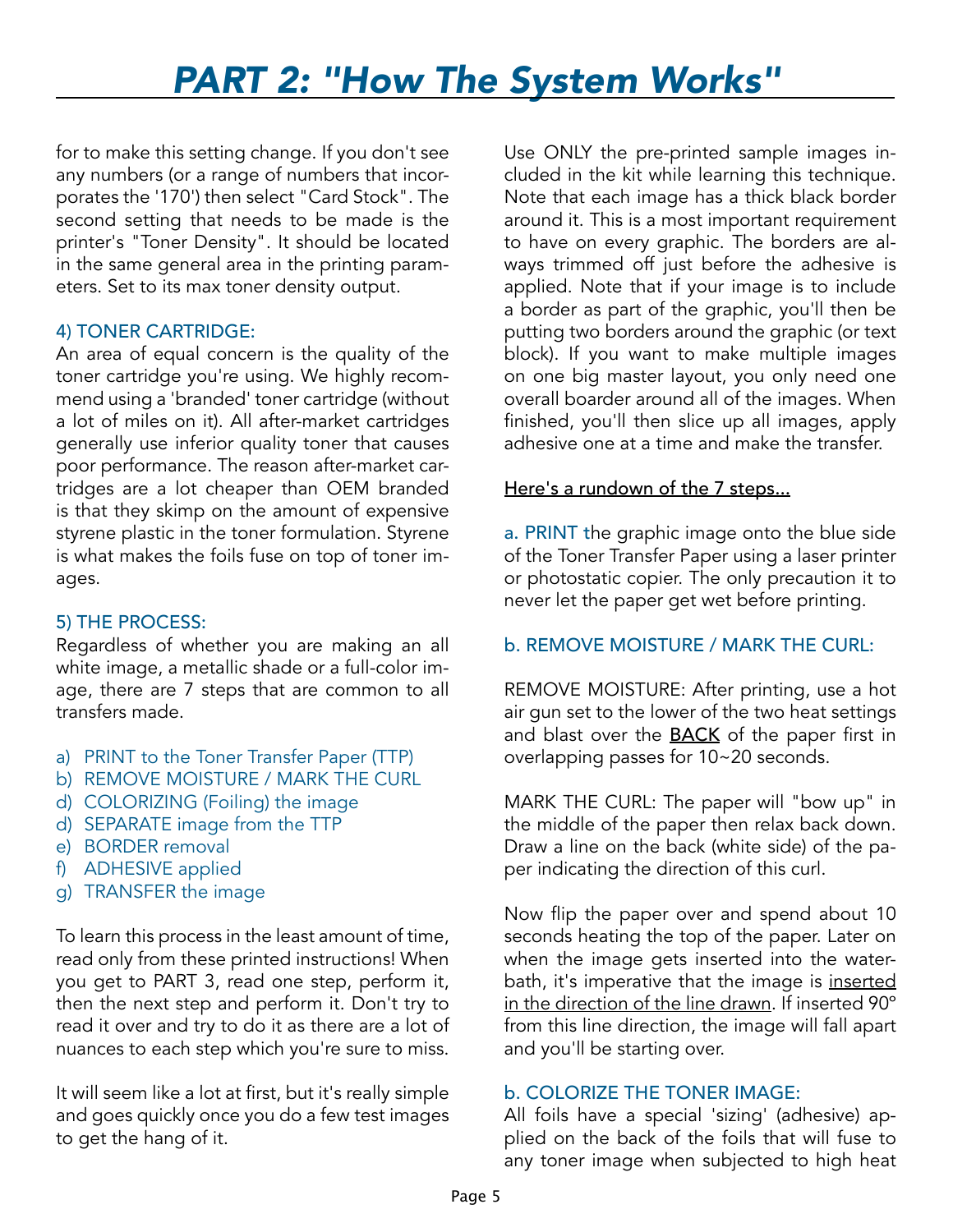and pressure from the laminator. All metallic foils have a grey colored backing whereas pigment colors (black, grey and white) look the same but with a 'flat' color tone. The ClearCoat foil is also crystal-clear like the Mylar Carrier film but it is noticeably heavier. Don't confuse these two foils! The Iridescent foil looks Metallic Silver on top but shimmering on the back side - that is the side that goes on top of color toner. The two holographic shades look 'silvery'.

*All Toner Images...* (both B&W and Color) must have a foil over the image to isolate the toner image from the Carrier Mylar (added later to hold the image together). So even if you want to make a black image, you still need to add the Black foil over the black toner. (There is only one exception to this rule to be discussed later when working with color images).

*Black Toner Images...* will use any of the 13 metallic shades, 3 pigment foils (white, grey or black) and 2 holographic shades. Color images will use either the ClearCoat foil (used on top of the color toner images), and the White or Iridescent foils used UNDER the toner as a reflector for transparent color toners. (To be explained in more detail later.)

*Full-Color Images...* use toners of Cyan, Magenta, Yellow and Black (K) that are all actually transparent! They only appear to be solid colors if they have a reflector, like white paper. If for example, you print a big red-filled circle on yellow paper, the image you see will be orange all day long. This is due to the paper reflecting light off the yellow background, mixing with the Red color (of magenta and yellow) and carrying orange back to your eye. So, if the background of your target location is NOT white, the image you transfer will be tinted by the target background's color. And if it's black, the image will just about disappear! One of our most powerful techniques is to use the White or Iridescent foils UNDER the color toner so it has it's own reflector as part of the finished image. A transfer can then be put on any target background color and will retain total color vibrancy. This is an advanced technique to be discussed later. (Notice that the lower half of the sample color images have been reversed for this technique.)

d. SEPARATE THE IMAGE that is on the Toner Transfer Paper, onto a piece of Mylar Carrier film. We will make a static-cling bond between the top of the color foil over the graphic on the paper and a piece of Mylar film by using the laminator's heat and pressure. This paper and Mylar combo next go into the water-bath where the Dextrin coating on the paper will dissolve and release the toner image from the paper, leaving the image on the Mylar Carrier film.

The water tray being used must have at least a 4" depth of water. It is most important that when the paper is inserted into the water (in the direction of the line you drew on the back of the paper earlier) the Toner Transfer Paper should never be allowed to touch the bottom of the tray. When the paper and bonded Mylar Carrier combo is inserted into the water bath, the paper will start expanding rapidly, causing the paper to roll into a tight scroll. After about a minute, the paper will relax into a loose scroll which indicates separation of the image is almost done.

Now lift the paper and Mylar out of the water and lay it back down, flat on top of the water. Within a minute, the paper will fall away from the Mylar Carrier and sink. Remove the Mylar from the water, and pass it through the water to rinse off any Dextrin residue that may be on the back of the Mylar film. Lift it our of the water and lay it on a paper towel square. Pat-dry it on both sides carefully. The image is very delicate and can easily be damaged.

e. BORDERS are now trimmed off using a straight-edge ruler and an X-Acto® knife (or similar hobby knife). The ruler should lay flat over the TOP of the Mylar Carrier, positioned right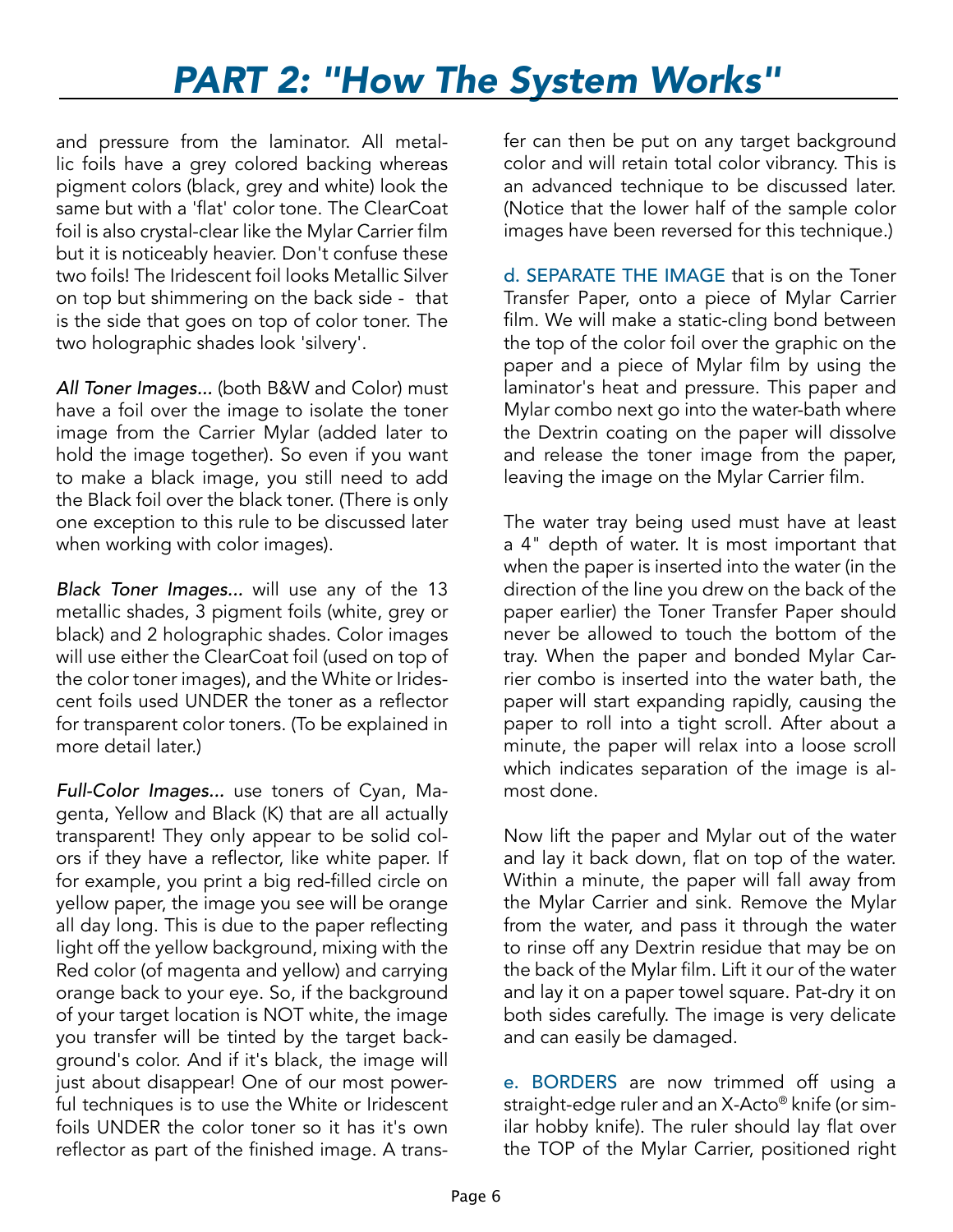up to the inside edge of a border. Slice off the border, then do the same for the other three. You should be left with a "clear area" of Mylar Carrier outside the confines of the graphic with enough space to be able to pick it up without touching the image area.

f. ADHESIVE is first sprayed onto a NEW paper towel square with one burst. Lay the Mylar Carrier face-down (black toner facing up). The spray you put over the towel will stop the Mylar image from flying away when it's applied next). Now apply the adhesive over the entire Mylar Carrier with two short bursts of spray. This is the most challenging step of all because the spray can easily be applied too light or too heavy. Too much adhesive is just as bad as not enough, so there will be some practice to get the correct amount to apply. Give at least a minute after spraying before picking up the Mylar Carrier.

g. TRANSFER THE IMAGE by holding the image by the clear edges and position the graphic over the target surface. When in position, lay the image down and rub well over the graphic from the center > out to prevent wrinkles from forming. You can drop the center of the image to the target location by holding it in a drooping "U" shape. Once transferred, scrape a finger nail over a corner of the film, grab the edge and peel the carrier back 180º over itself.

You should see only the image transfer with all of the surrounding over-spray adhesive remaining on the Mylar Carrier. Discard the Mylar. Note that once any part of the image touches the target location, you are committed. We have a technique under PART 5 "Further Reading" called "Carrier Alignment Technique" that will enable you to lay the graphic over a flat surface being able to move it around to get perfect alignment before making contact with the target surface.

END: "How The System Works"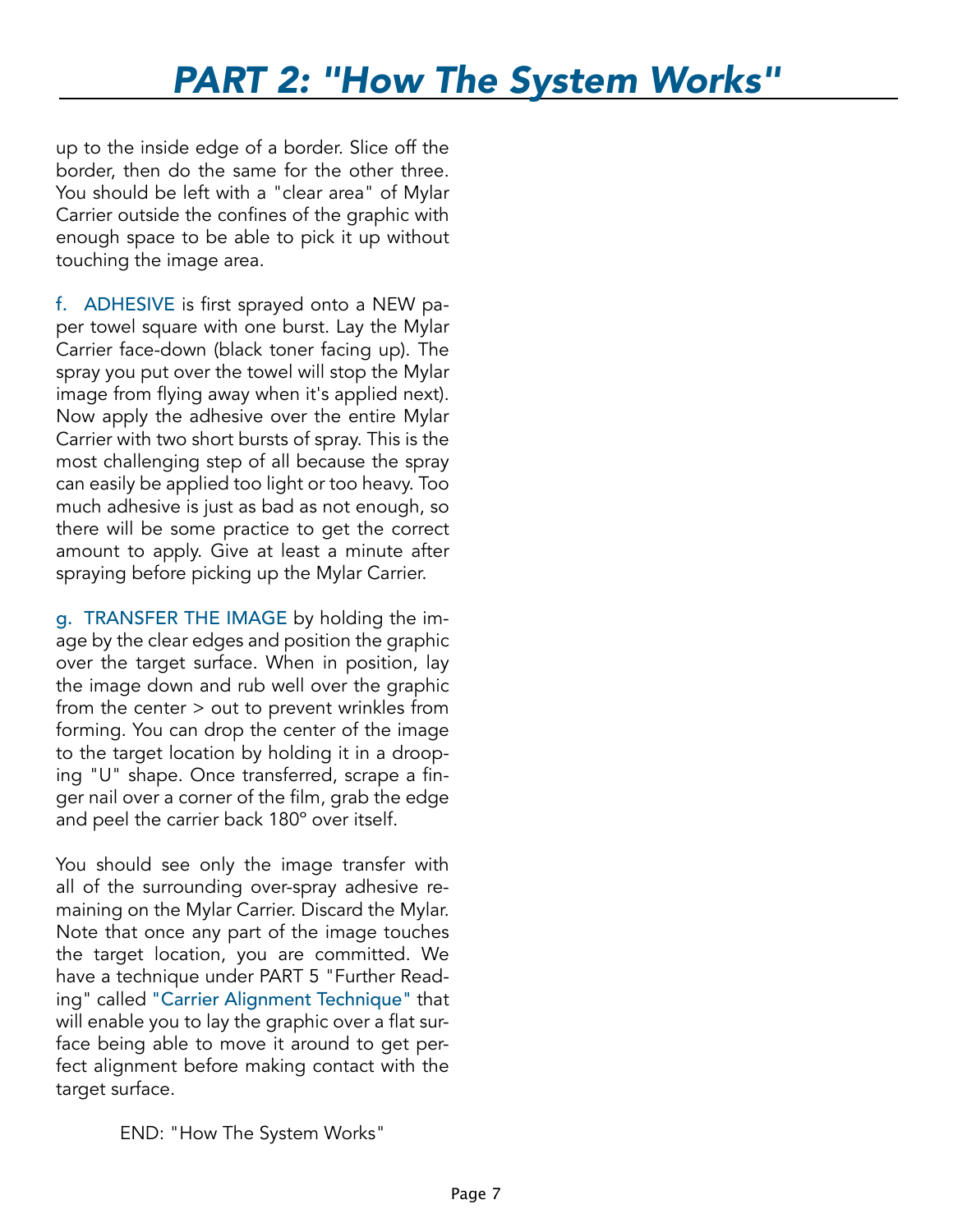The instructions here show what to do for each specific step. If something is confusing or you're not sure what the step is talking about, review PART 2 for clarification. To learn this process in the shortest time, we suggest you read just one step, do it, then read the next step, etc.

*There are a few preparations that need to be made now, then we'll move onto the actual step-bystep instructions. Use the pre-printed images until you have mastered the basic technique. When you cut out an image, ensure you keep the borders intact! These instructions are for working with the B&W images. If you get stumped or have a problem with any step, email us at "mail@pulsarprofx. com" or call us at (850) 926-2009. We're open 9am to 5pm MST.*

#### • LAMINATOR:

Turn on the laminator, set the temperature to its max setting and wait 15 minutes after the "Ready Light" comes on before using the first time (and for every new session). This allows the neoprene rollers to get fully "heat-soaked". Most of the inexpensive "3~5mil" type laminators are borderline at best to work properly with our process mainly due to low heat and/or low roller pressure. If you experience problems getting this process to work and you're not using a 10mil type laminator, this would be the first issue to consider obtaining.

#### • TRF SAMPLER PACK:

Read the information on the cover-sheet of the "TRF Sampler" pack to prepare the fiberglass Carrier Board with the Mylar film. The last foil in this pack is an extra length of Mylar Carrier, the same foil that is in the separate 6"x 9" Flat-pak.

#### • CUT UP SAMPLE PRE-PRINTED IMAGES:

Cut out a few of the sample B&W images. Ensure you leave the black border with each image as it's necessary for the water-bath later. When you're ready to do your own images you will add 1/4" or wider borders to your images, spaced about 1/2" outside the confines of the graphic. Borders will be removed just before the adhesive is applied to an image.

#### • PREPARE A DEEP BOWL w/WARM WATER:

Ensure the bowl is deep enough to hold about a 4" depth of water. When the paper is submerged into the water bath, the paper must never touch the bottom of the bowl. And warm water is preferred over cold.

#### PROCEDURE OUTLINE:

- 1 Setting Up Your Image
- 2 Remove Moisture Mark the Curl
- 3 Cut Colorizing Foil To Size
- 4 Tack Rag Wipe-down
- 5 Transfer Foil and Cleanup
- 6 Bond Mylar Carrier
- 7 Water Bath
- 8 Dry Image and Remove Borders
- 9 Apply Adhesive
- 10 Clean Target Surface & Transfer
- 11 (Additional) Color Instructions

## STEP #1: Setting Up Your Image

Ensure you have a 1/4" (or wider) black border around the graphic, about 1/2" outside the perimeter of your image. Trim the image close to the outside border edges.

#### STEP #2: Remove Moisture / Mark The Curl

Remove moisture from the printed image by using a hot air gun set to the lower of the two heat settings. Lay the image face-down and apply heat to the back of the paper first! Move the gun back and forth over the paper with slow steady passes (about 3" per second) held a few inches above the paper. The paper will curl when first hit with the hot air gun. Draw a short line on the back of the paper (white side) in the same direction the paper curled. (This indicates the direction the paper MUST be inserted into the water-bath later.) Flip the print over and heat the front of the image for 10~15 seconds.

#### STEP #3: Cut The Colorizing Foil To Size

Using any regular metallic foil, cut a 3" strip across the 8" width of the foil. Now cut this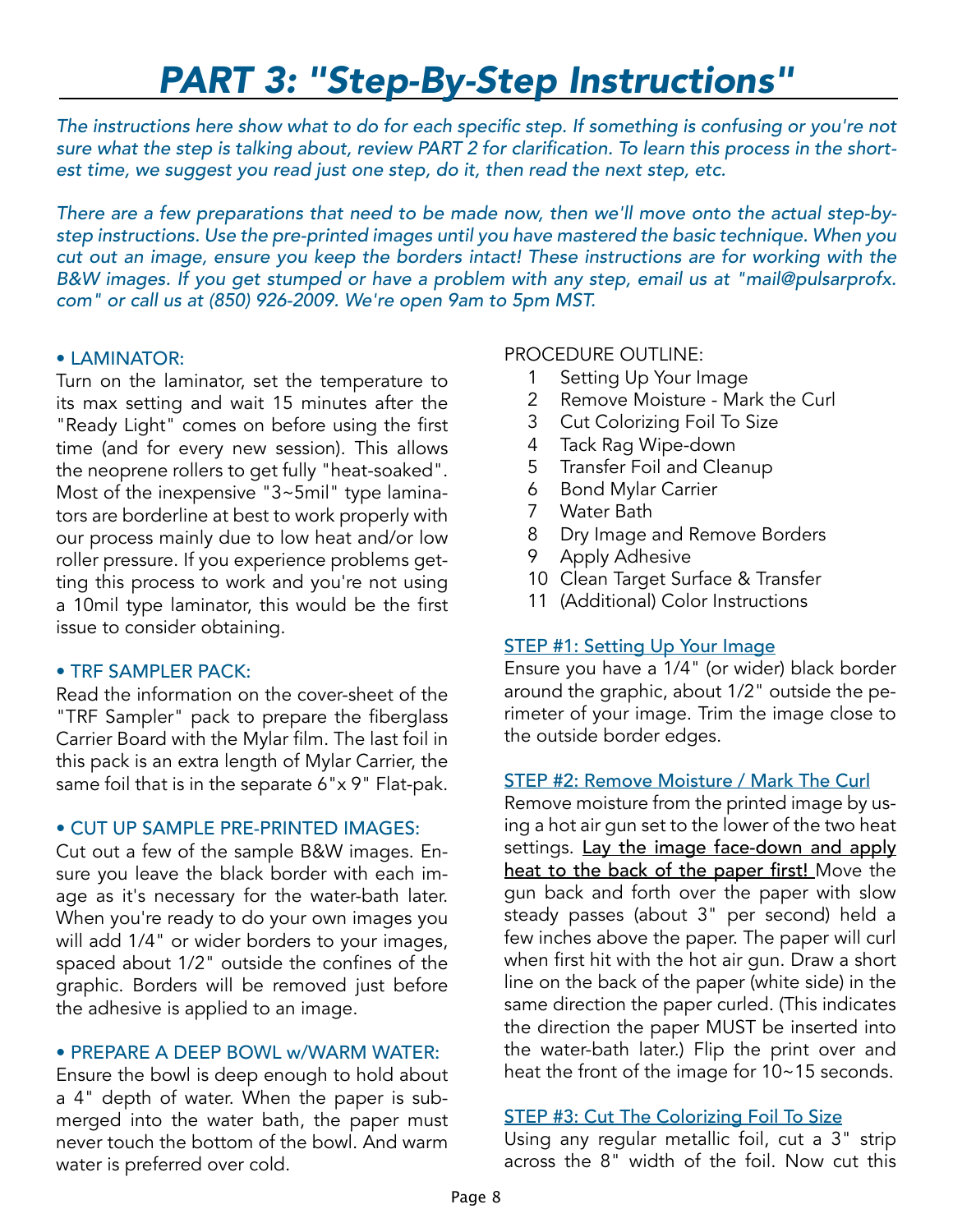strip to make a 3" square matching the size of the sample image, including the borders.

#### STEP #4: Tack Rag Wipe-down

Using the yellow tack rag, wipe both the top of the printed image and the back (grey side) of the metallic foil square. This removes all microdust and loose toner particles that can cause a pinhole (missing foil) to form through the foil.

#### STEP #5: Transfer Foil & Cleanup

Lift up the Mylar film of the Carrier Board and position the graphic centered at the top of the board. Lay the metallic foil in place covering the image and borders. Bring down the Mylar film, flatten it out and insert into the applicator. Drop your fingers down spread out across the Carrier Board to induce drag over the film or pull back on the tail of the foil. When the board exits, making another pass through the laminator but don't touch the foil. When the Carrier Board exits the second time, lift the Mylar foil and remove the image. Let it cool to room temperature then peel the colorized foil 180º back over itself and discard.

Residual foil can be left on the print due to "surface-tension" created by high heat and pressure of the laminator. Use the white "Post-It" 3M tape to lift off excess/trapped foil. Apply strips of the tape slightly overlapping each other all the way down the graphic. Then starting at the top, peel back the first strip on a slight angle to prevent the tape from catching on the edge of the paper and ripping the top "Dextrin" coating off the base of the paper. You'll notice that the next tape strip has a lifted edge. Run your finger over the lifted edge and then remove this second strip. Continue doing this until all tapes have been removed.

#### STEP #6: Bond Mylar Carrier

Cut a piece of the Mylar Carrier to the same size as the printed image including the borders. Do not have excess Mylar foil overhanging outside of the borders. Again using the Tack Cloth, wipe over the foil-covered print and the Mylar Carrier film to remove any lint or dust that may have settled. Reinsert onto the Carrier Board as before and run through the laminator twice. After exiting the second time, carefully remove the image off the board and let it cool down.

#### STEP #7: Water Bath

In this step you will separate the toner image from the Toner Transfer Paper. The Mylar Carrier you just bonded to the toner image will hold the graphic together when the image releases from the paper. Following the direction of the line you drew on the white side of the paper, feed the image vertically and slowly into the water bath. As you insert into the water bath, the paper will begin to curl like a roll of film in the same direction as being inserted. Keep feeding the paper into the water until it is fully submerged. If the image is very short, you may not see the paper fully scroll.

After about a minute the paper will begin relaxing and partially unroll. When it has stopped unrolling (no more action seen), lift the Mylar and print out of the water and lay it flat on top of the water. After about a minute the paper will fall away from the Mylar and sink. It is common for some of the border to break away in the water bath. The purpose of the border was only to protect the Mylar's static-cling bond during the shock of the paper getting wet and rapidly expanding. Lastly, grab two corners of the Mylar floating in the water. Lift it out of the water and drag it through the water and remove. This is to rinse off any Dextrin that might be clinging to the underside of the Mylar Carrier film.

#### STEP #8: Dry Image & Remove Borders

Lay the Mylar image-side down on paper towel, cover with another and pat-dry. Using a straight-edge ruler and an X-Acto® knife (hobby knife), put the ruler's edge close to one of the borders and slice off the border. Do the same on the other three sides.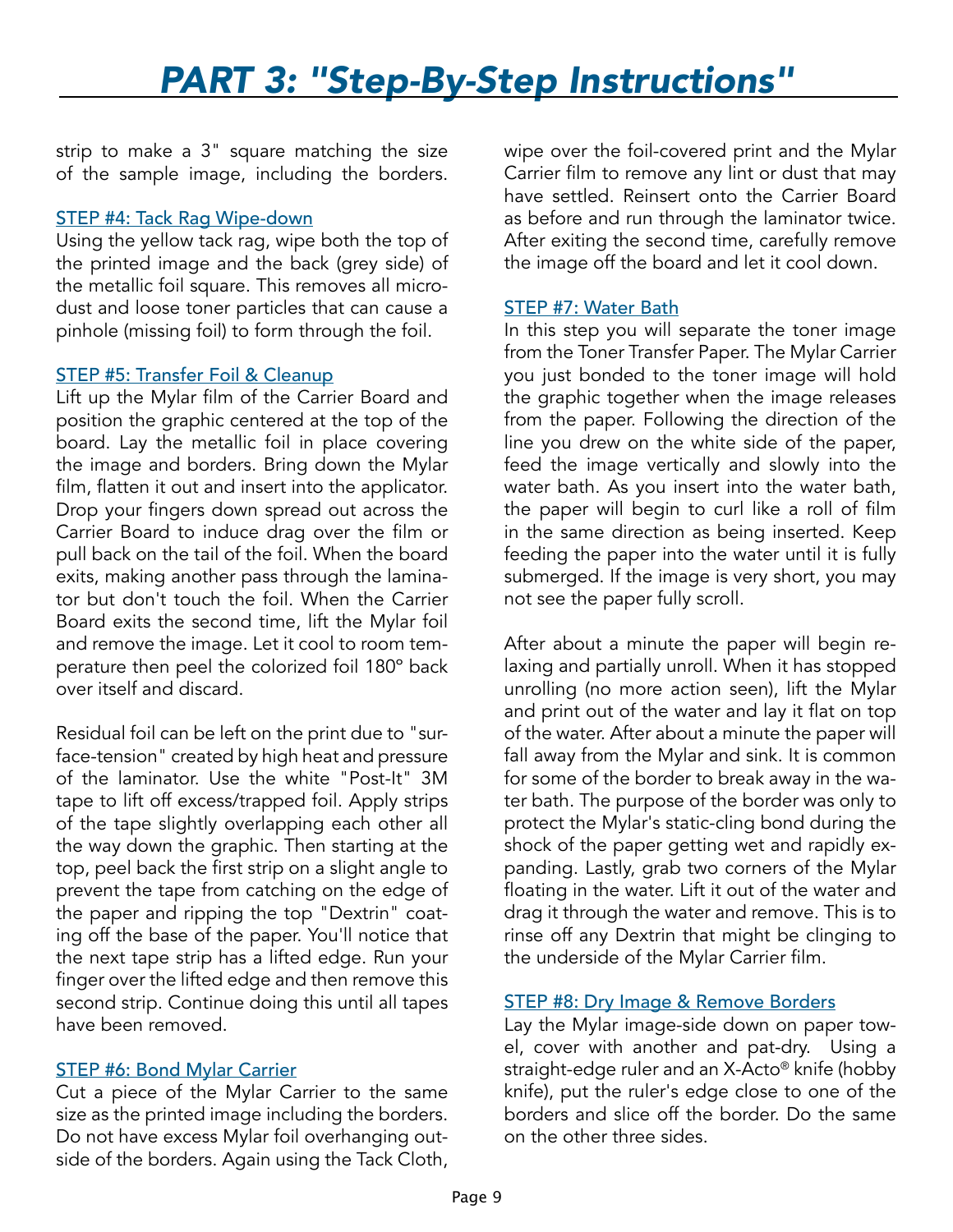#### STEP #9: Apply Adhesive

Apply a bursts of adhesive over the center of a NEW square of paper towel. Lay the Mylar Carrier (colorized front of the image) face-down over the towel. This 'sticky towel' will hold the Mylar from flying away when you shoot the adhesive over the back of the image. Now apply two bursts of KK-2000 spray adhesive over the entire Mylar area at height of about 10" to 12" above the graphic.

#### *NOTE: IT IS VERY EASY TO APPLY TOO MUCH*

*SPRAY!* But too little is just as bad. It takes a bit of practice and this is why you want to practice with our images so that you'll feel comfortable when you do your own images. It takes surprisingly little adhesive to make a perfect transfer. After spraying, let the adhesive setup for about a minute. If you find that your images are not transferring (next step) you may be applying too much or too little adhesive. We have a simple method to calibrate yourself on how much spray to apply. Take a look at PART 4 "Trouble-Shooting", 2) Images Are Not Transferring.

#### STEP #10: Clean Target Surface & Transfer

While the adhesive is setting up, clean the target location using a paper towel lightly wet with alcohol. Let the alcohol evaporate, then wipe the surface with the tack rag to remove any dust from the paper towel. During this learning phase, we suggest using any piece of scrap cardboard as it's the easiest surface to transfer to. Line up the image, press the graphic down onto the surface and rub well from the center, out. Now "scratch a fingernail" over a corner of the Mylar to grab the foil and peel 180º back over itself and discard.

NOTE: If you see any adhesive that has also transferred in and around the graphic, you may have applied too much adhesive. Any residual adhesive can easily be removed, after the image has been allowed to setup for a day. (Not necessary to do while practicing on cardboard). Wet a very soft tissue or toilet paper with 70%

rubbing alcohol and lightly wipe over the offending areas. Exposed adhesive will immediately liquefy and can wiped off without damaging the image.

#### End of B&W Instructions

### COLOR INSTRUCTIONS (Continuing On) Working With Full-Color Images:

We highly recommend mastering the B&W instructions first before moving on to these more advanced instructions for color images.

Color images will require one of three foils: ClearCoat, White or Iridescent. The ClearCoat foil is used on TOP of color toner images - the same way as pigment and metallic foils. The White and Iridescent foils, however, are used UNDER the color toner image to act as a "reflector" for the transparent color toners, thus maintaining the vibrancy of the toner color. This is the focus of these instructions.

NOTE: The White foil is a dual purpose foil, used on top of a black toner to make white graphics and under color images to act as a reflector for the transparent color toners.

These other two foils (White and Iridescent) are 'reflectors' placed UNDER the color toner. In effect, the color toners carry their own "white paper" with them and are not visible outside of the toner image. (The IRIDESCENT foil does the same but adds a metallic-like shade across the spectrum of colors used for a very unusual effect.)

We are assuming you are now proficient with making conventional black-toner images as steps below are condensed saying, "... do as per usual" referring back to the main instructions.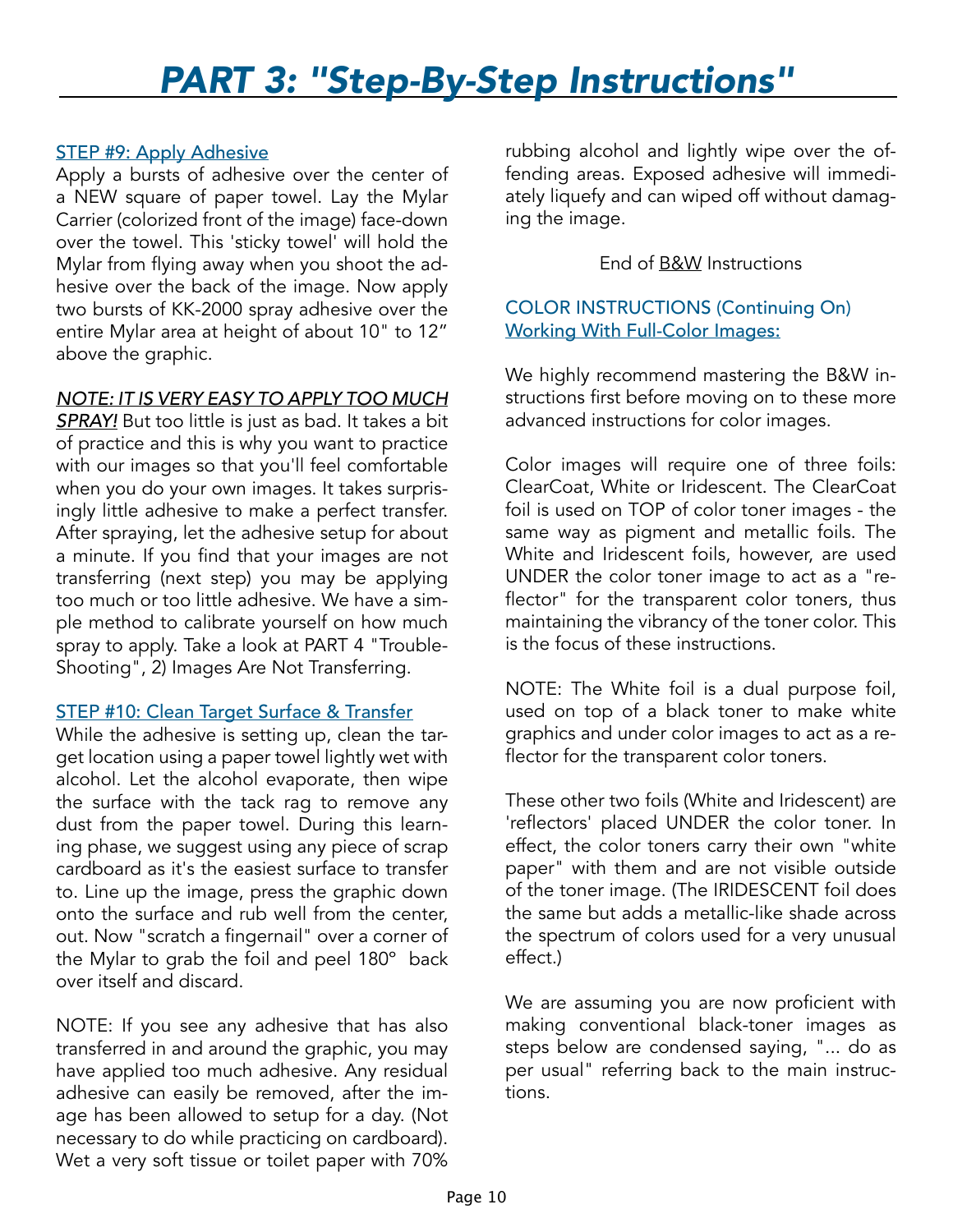#### STEP #1: Print The Image In Reverse

Print your image to the Toner Transfer Paper in "mirror" with borders. (Notice that the lowerhalf of the pre-printed color images in the kit are already reversed to speed up learning this process.) Trim TTP to the borders as per usual.

#### STEP #2: Apply Reflector

Cut a piece of either White (or Iridescent) the size of the image to include the borders. Wipe down the toner and foil with the tack rag and transfer the foil to the toner image. Peel off the foil and clean up any residual foil using the tape as per usual.

#### STEP #3: Bond BOTTOM Mylar Carrier (#1)

Cut a piece of Mylar Carrier 1/2" LARGER than the outside edges of the borders. Now make the static-cling bond it to the foil as per usual.

#### STEP #4: Water Bath

Separate the image from the Toner Transfer Paper in the water bath. After separation remove from the water bath and dry as per usual.

## STEP #5: Bond TOP Mylar Carrier (#2)

Cut a piece of Mylar Carrier foil to the size of the borders - and no larger! Lay the image color-side UP on the Carrier Board, position this second Mylar Carrier over the toner image and create another static-cling bond through the laminator.

#### STEP #6: Remove BOTTOM Mylar Carrier (#1)

Carefully remove the entire image off the Carrier Board by carefully sliding the blade of an X-Acto® knife under a corner of the Mylar film and flip the image over. We now want to peel off the LARGER (1st applied) Mylar film. With a very small piece of Scotch® tape, adhere it to a corner of the Mylar Carrier and peel it back 180º back over itself. As you start to peel it back, you will see the smaller Mylar reveal itself. Keep pulling the foil all the way off and discard.

#### STEP #7: Trim Off Borders

Flip the image over (Mylar side up) and remove the borders as per usual.

### STEP #8: Apply Adhesive and Transfer

Apply the adhesive as per usual and make the transfer.

END: "Color Instructions"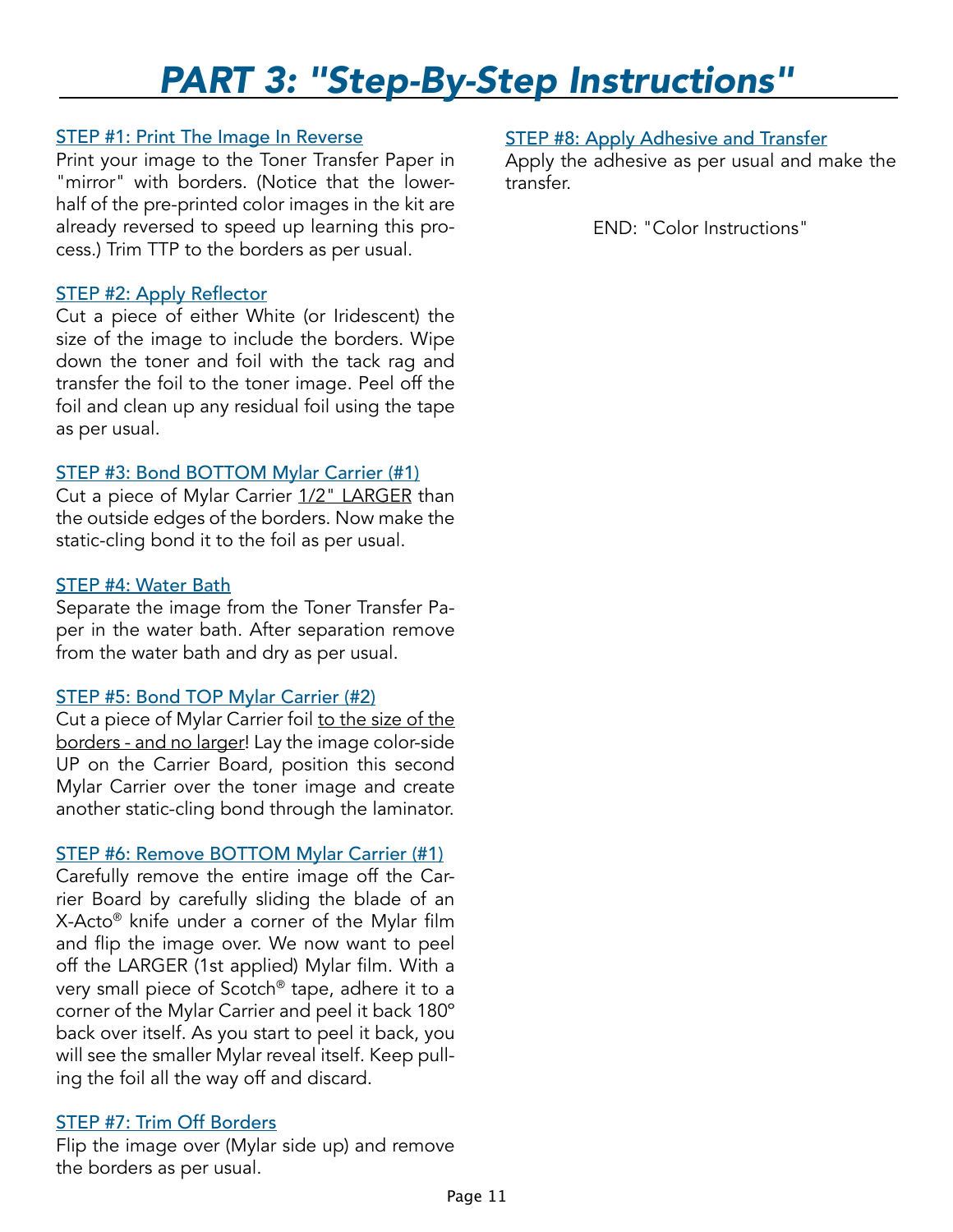# *PART 4: "Trouble-Shooting"*

Here are some common problems an how to fix them. If you run across a situation that isn't addressed here, please let us know so we can trouble-shoot this for you and add it to this list.

### CONTENTS:

- *1) Paper Jams In Printer*
- *2) Images Are Not Transferring*
- *3) Black Specs In The Foil*
- *4) Laminator Is Causing Wrinkles*
- *5) Mylar Carrier Won't Bond to WHITE Graphics*

## 1) PAPER JAMS IN PRINTER:

In the package, the paper has 70% RH in the fibers to maintain flexibility to go through the most complex of printers without jamming. Ensure the "Remove Moisture" step is always done AFTER printing! Removing moisture before printing will cause a jam due to the paper fibers getting stiff and less flexible. Another possible reason for a jam can be an unusually critical paper-path through the printer. A test would be to trim off a very small amount down the 11" length of the Toner Transfer Paper reducing the total width a tad.

## 2) IMAGES ARE NOT TRANSFERRING:

Applying the right amount of adhesive is the most challenging step of the entire process. Knowing how to apply the spray is most important because too little or too much are equally bad causing poor transfer performance.

Each user obviously handles the spray differently (speed of the pass, height over the image, etc.) We have a simple procedure outlined here that will show you exactly how much spray to apply to images. Start by making a new image using the sample images in the kit. Cut a strip of 3 B&W images across to include the borders. Follow the regular instructions in PART 3 to create this three-wide image, ready for adhesive, however, don't apply any adhesive yet. With the graphic Mylar side down over a paper towel as per usual, cover the left and center images with a sheet of regular paper. Apply a SINGLE SHOT of spray over the one exposed image from a height of about 10"~12". Now pull the white paper back exposing the center image and apply another single burst over both exposed images. Remove the sheet completely and do a third burst over all three. Lift the image up, flip it over and make the transfer, rubbing down well. Peel back the Mylar Carrier 180º over itself and discard. Now look to see which image transferred the best. The square on the left received 3 shots, 2 in the middle and 1 on the right. This is YOUR calibration to know how many shots of spray to be applied the way you handle the adhesive.

## 3) BLACK SPECS IN THE FOIL:

When a toner image has been printed on the Toner Transfer Paper, there is always some toner dust on the top of the toner image that needs to be wiped off using the Tack Rag.

When a colorizing foil has been transferred on top of a toner image, the foil will fuse to all toner it touches, however, if there is any loose toner or dust present, the foil will lift off the loose particles resulting in a spec of missing foil and the underlying fully-fused toner will show through, looking like a spec in an otherwise perfectly foiled image. Specs are not repairable as you can't get another piece of foil to make contact with the toner under the spec. There is no fix. You must reprint and start over again.

#### 4) LAMINATOR IS CAUSING WRINKLES:

Ensure there are no heavy-duty wrinkles on the Mylar covering the Carrier Board. Minor crinkles should not cause wrinkles in the foil over the toner image. When foiling any image and the laminator has grabbed the Carrier Board, either drop your fingers down over the board to induce drag over the Mylar as its fed into the unit, or, pull back on the tail of the Carrier Board's Mylar film. Lastly, if you have cut the Carrier Board to make smaller Carrier Boards, look at the leading edge of each board to ensure this leading edge is perfectly "true" (or straight). If there is any waviness on this edge, it WILL in-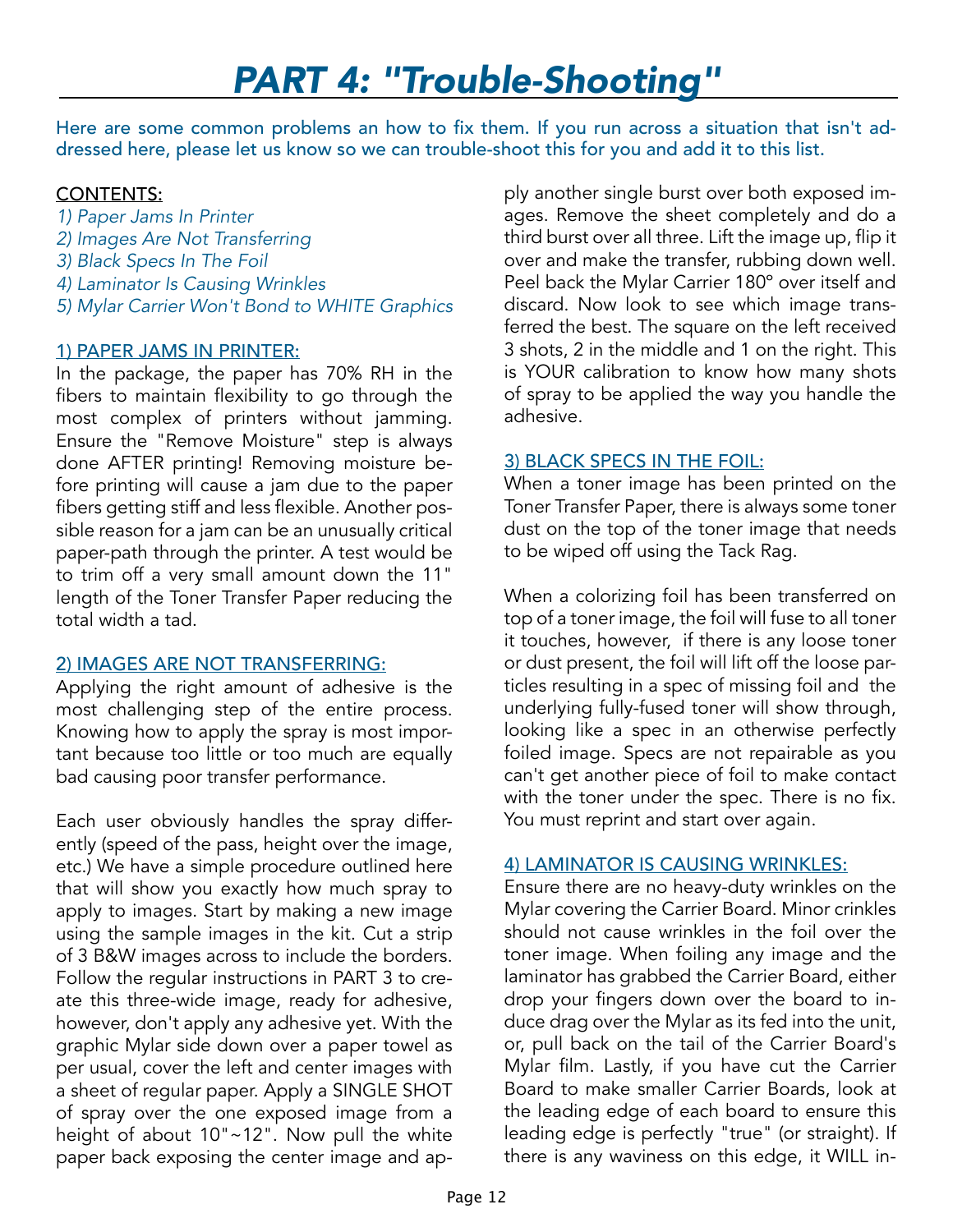# *PART 4: "Trouble-Shooting"*

duce wrinkles in the foil regardless of how hard you pull back on the cover film.

### 5) MYLAR CARRIER WON'T BOND TO WHITE FOILED GRAPHICS:

Sometimes the clear 'top coat' of the WhiteTRF foil doesn't transfer with the pigment color on top of a graphic. Without this top coat, the Mylar Carrier will not create the static-cling bond.

Remove from the trash a peeled-off white foil. While holding this foil up to a bright light source, look in the clear areas where the white has been removed. The clear areas must be crystal-clear. If however, you see a slight fogginess, this is the culprit. It means the foil for whatever reason, did not receive enough heat & pressure. We'd suggest doing a test again with one of included sample images as these have been printed with known good toner. If this work fine, it's pointing to your printer's toner quality or density of the printer's output setting. If no luck with these tests and the clear areas are not crystal-clear, please call us as you may have a defective foil.

END: "Trouble Shooting"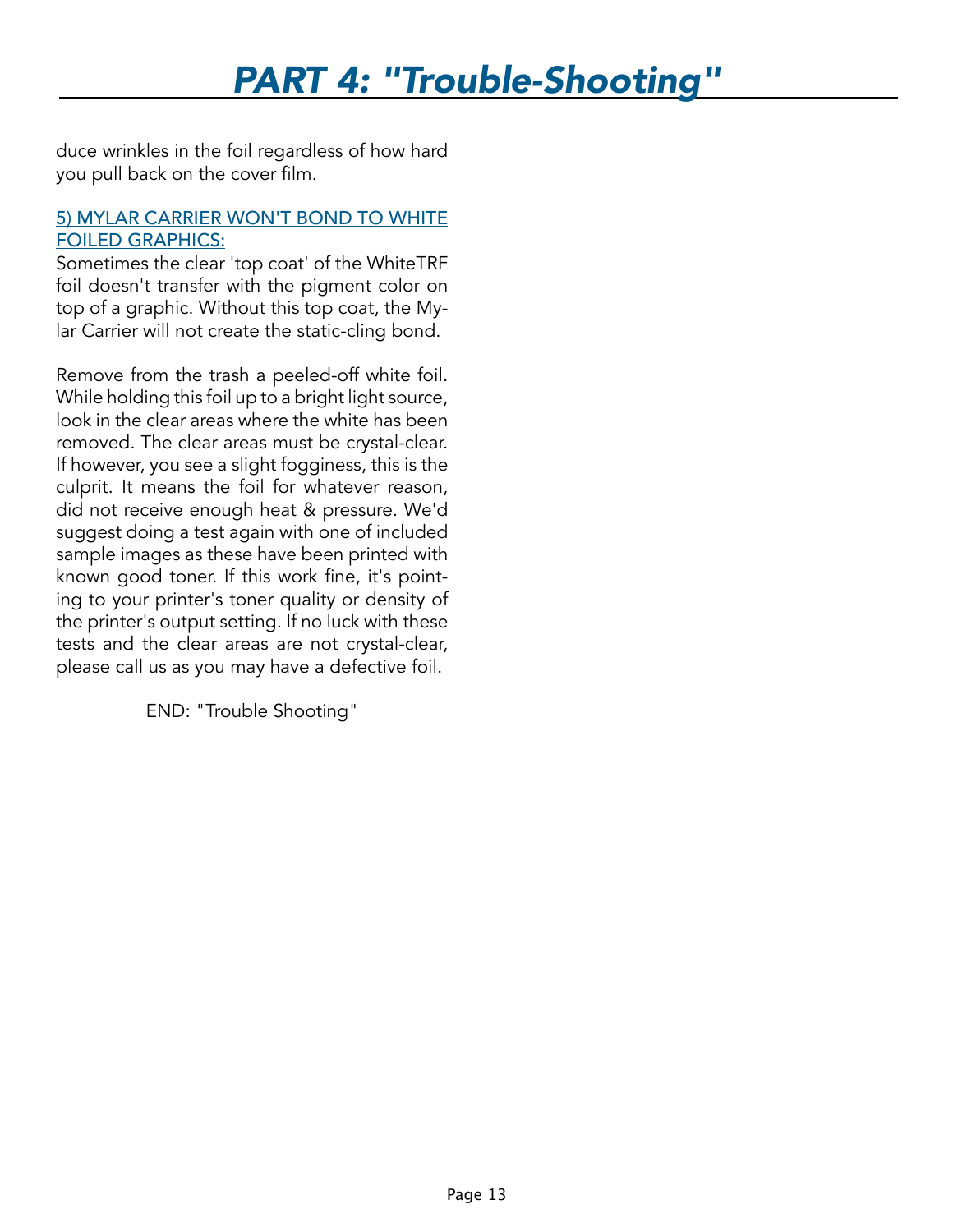This is additional information to explain more of the background material for why things have to be done a certain way and other info you might find useful for a complete understanding of this process.

#### CONTENTS:

 1) About The Toner Transfer Paper 2) Why We Need Borders 3) Half-Tone Images 4) Moisture In The Transfer Paper 5) Carrier Alignment Technique 6) Sending An Image Through The Mail 7) Removing A Transferred Graphic 8) About White Graphics 9) Specialty Foils 10) Determine Paper's Grain Direction 11) Colorizing Toner Images 12) Sprayed-On Protective Clear Coat 13) Removing Borders (Two Alternate Methods) 14) Alternative Adhesives 15) Spray Application Techniques

## 1) ABOUT THE TONER TRANSFER PAPER:

Conserving Toner Transfer Paper:

There is no need to use a full sheet of Toner Transfer Paper (TTP) for making very small images. This simple trick allows you to pass a very small piece of TTP through your laser printer or conventional copier.

• First print your image to a sheet of regular white paper with borders all around the image. This page will become a 'carrier' to transport a very small piece of TTP through any laser printer or conventional copier.

• Cut a piece of TTP about 1/2" larger than the printed graphic on the white paper. Lay the cut piece of TTP on top of the printed image and secure just the top edge of the TTP to the white paper 'carrier' using any paper-type tape (or an Avery-type of paper label).

• Position this 'carrier' sheet into the manualfeed tray and print again. The image will print directly over the TTP... voila!

## The Paper 'Carrier' Jams When Printing:

When using a white sheet of paper as a carrier and it jams going through your printer, it means the combination of paper and TTP is too thick for your particular printer. Alternate method: Create a "doggy door". Reprint the image again to a new sheet of white paper. Cut out the printed image 1/2" larger. Cut a piece of TTP a tad smaller than the opening you just made in the white paper. Now position the TTP paper inside the white paper's window and tape the top edge to the top of the opening forming a "doggy door"and print again. This now reduces the total thickness going through the printer.

The paper itself can also cause a jam if it has lost too much moisture. If the paper has been left out of its sealed envelope for too long in very dry enviornment, it can loose a lot of its 70% RH making the fibers of the paper stiff which then can't flex to follow the printer's paper path.

## **Safety Certification:**

Since you may be using the services of "Quick-Print" shops like FedEx Office, Staples to make a copy of your inkjet original image onto the TTP, you may run into a situation where an employee of the store may not want to run this paper through their expensive copiers, and rightfully so because there are transfer papers out there that should NEVER be run through a laser or copier that use 'heat activated' adhesives.

This paper is totally safe to use with all photostatic copiers and laser printers. If you meet with this sort of resistance by management, have them read the "Safety Certification" on the front of the Toner Transfer Paper package. The smaller "Mom 'n Pop" shops tend to be the easiest to work with. We suggest using the "self-serve" copiers to not get hassled. However, if your image is on a thumb-drive you may have to deal with management on this issue.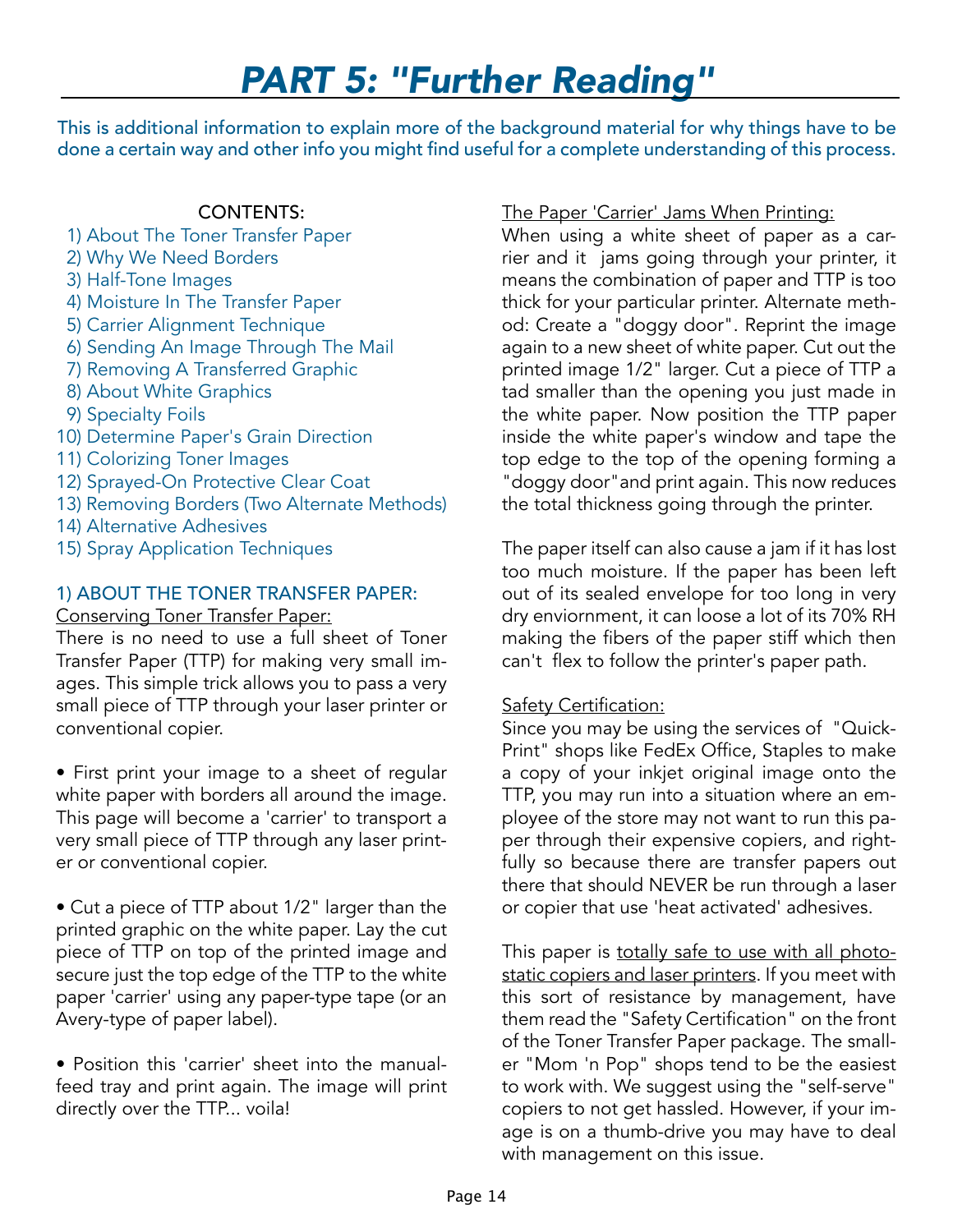## 2) WHY WE NEED BORDERS:

To ensure perfect transfers, images should always have a 1/4" (or wider) border around the graphic and in close proximity to the graphic, placed about 1/2" outside the confines of the image. This border is needed during the waterbath step when the graphic is being released from the Toner Transfer Paper, staying on the Mylar Carrier film. When the paper first gets wet, the white side is rapidly expanding and this puts a lot of stress on the blue (image-side) where the very light static-cling bond was created. The borders act as a seal to prevent water from getting between the Mylar Carrier film and the foil covered graphic. If this happens, the water's dynamic pressure can force its way in between to break the static-cling bond. The stress is over after about 20 seconds of this rapid expansion.

The borders are removed ONLY AFTER the image has been taken out of the water-bath and dried with a dry paper towel. During the water bath, you may loose lose some of the border... this is normal for this to occasionally happen. Notice that, on the preprinted examples included in the kit, we have added all of the borders so you can get a good idea of exactly how they need to be added when it's time to make your own images. If you have multiple images on a larger page layout, you do not have to put a border around each one. You can put just one border around all images. When it's a large grouping, you will want the border to be at least 1/2" wide.

## 3) HALF-TONE IMAGES: What are they?

This is really important to understand when it comes to making a photo-based image as your dry-transfer.

A computer printed photo is called a "half-tone" image. It is comprised dots... lots of dots. Dots of various sizes and space between the dots makes up the *illusion* your eye sees as a continuous-tone image. (A real photographic print

is a true "continuous tone" image). When halftone images are viewed from a distance, your eye blends the black & white dots together to form a shade from 0% (no dot, or "white") to 100% (solid black). Everything else in between 0% and 100% appear as shades of 'gray'. This is the same concept for both a B&W photo or full color using Cyan, Magenta, Yellow and Black (CMYK). Everything is comprised of dots to create "shades".

When making a dry-transfer 'half-tone' image containing white in the image, is now a problem as there is no white! A photo printed on white paper means that when there is no 'dot' in the image, it uses the white paper for the white in an image - like a white teeth smile... the dots fade out to "no dots" for the whitest part of the teeth. Keep in mind that white isn't a printable color! For regular printing, you're sending a white sheet of paper through the printer. When printing onto the Toner Transfer Paper, there is no white "backing". The white foil for example, must touch a toner image to transfer the white to, however, white in an image is "no dot"... so how do we fix this? Simple! You just print black where you want white giving the foil something to transfer to.

Taking the example of a half-tone "photograph" of someone with a big smile on their face, and the background of the target location you want to transfer the image to, is blue. If you printed this half-tone image and completed the steps to have a completed dry-transfer then rubbed it down over the blue background, everywhere there was supposed to be white (like the original image you saw on your computer monitor) you now see as blue... where it should be white! Blue is now the "no-dot" white.

There is only one answer to fix this problem... create a white foil background (by printing a black box and transferring white on top of it) then print the half-tone photo right on top of the white foil by printing to the TTP again. Voila! The photo now has white coming through where there are no-dots. It's like having your own piece of paper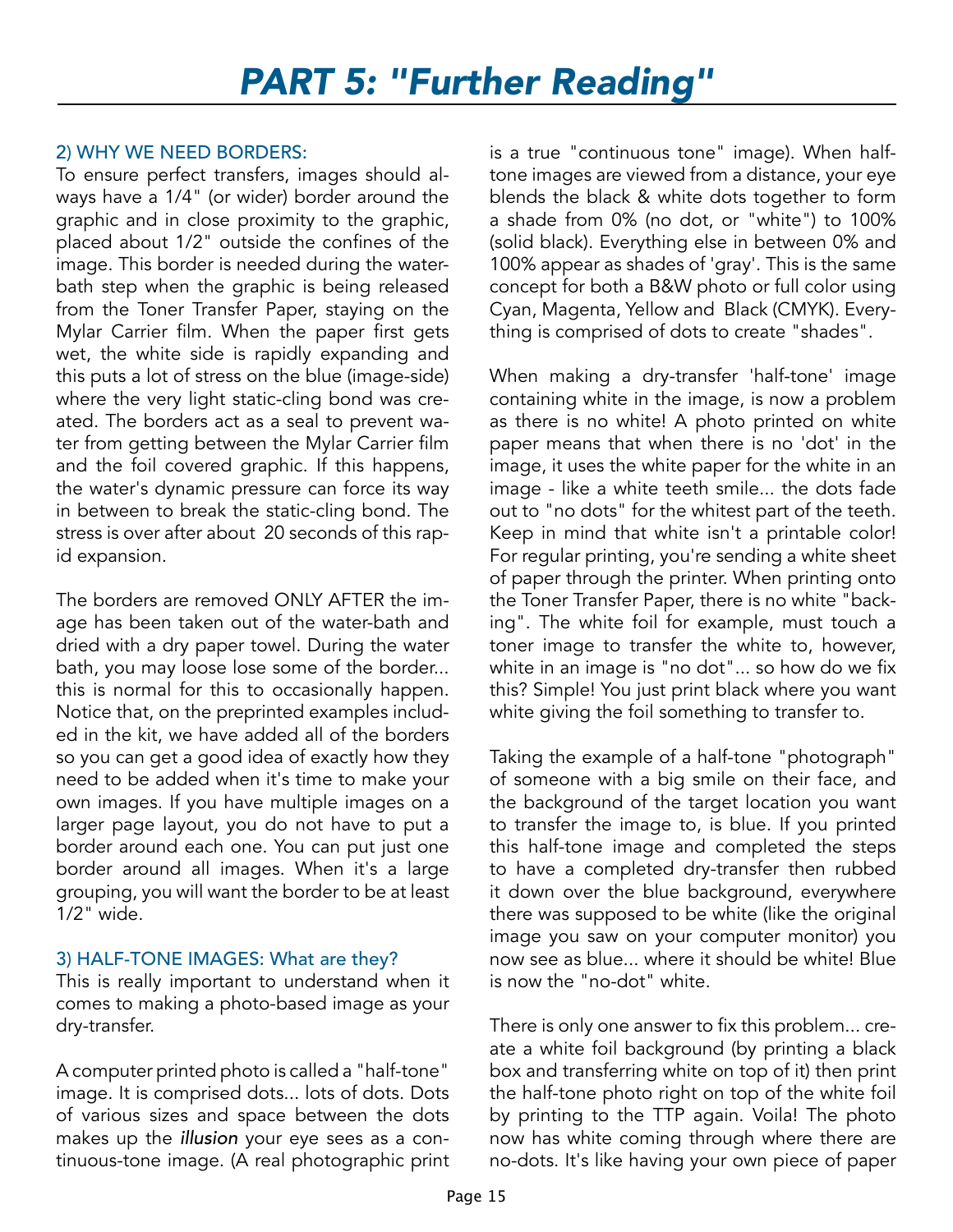in your transfer. An interesting property of all of our foils, is that you can print toner images on the top of any previously transferred foil by printing multiple times. This is how to create a collage of overlapping foils and even color toners on top of other foils. Very powerful!

So why can't a half-tone photograph be printed and transferred as per usual to a white target background? The simple answer is, within a high-resolution photo where there is something like white teeth in the image (made up of hundreds of dot sizes and distances between dots) that are fading into no-dot (white), the toner particles get so small that they become too small to hold onto the adhesive, and you start loosing dots when you try to make the transfer, and the whole image starts looking terrible. This is called "dot loss" and it effects the top 20% of the entire gray illusion. It's akin to a high-contrast image. You loose the subtle shades of gray.

There is one exception to half-tone images when they DO NOT include white. Take the example of a rainbow that you want to transition from one color, to the next, to the next, across the graphic. Since there is no white in this fullcolor example, this can easily be done because all dots that make up this kind of a half-tone never get that small because of the way color printing (Process Color) works... all dots are supported by other dots in the color transition. Nothing is fading to "no-dot" - rather, they're fading to other dots forming other colors.

Now, let's assume for a moment that you're going to transfer this rainbow to the same blue background target location as before. A new problem arrises. Because ALL color toners are translucent, you will need a reflector UNDER the color rainbow, otherwise the blue background will tint all of the colors, making it look pretty nasty. We'll use the same trick to put the white foil UNDER the color toner image. You won't see any white... but the toner will. This is an ad-

vanced trick that we'd suggest you try AFTER you've mastered the basic process instructions.

### 4) MOISTURE IN THE TRANSFER PAPER:

This transfer paper medium has about a 70% Relative Humidity (RH) from the factory and keeps it from loosing moisture while in the resealable envelope. Moisture is necessary to keep the paper fibers flexible to travel through even the most complex of color laser printers without jamming. However, AFTER printing, we need to remove a lot of this moisture from the paper before adding colorizing foils by using a hot air gun. If this is not done, you can get foils to permanently transfer to the paper's Dextrin coating which can't be removed with the cleanup tape.

As a general rule, you always apply the hot air gun to both the front and back over the printed blue transfer paper before applying any foil. However, it must be done BACK FIRST, then the front of the image! We don't include a hot air gun in the kit because most users already have one and who needs two? If you don't have one... ROAD TRIP. Using an oven or hair dryer doesn't work very well. We suggest using the least expensive conventional 'Hot Air Gun' (also called a 'Paint 'n Strip' gun) from any hardware store. They normally have a 1" barrel with two heat settings rated at approximately 1,200 watts. Use the LOWER heat setting and make your passes about 3" above the paper but don't stop moving the gun over the paper as it could brown the paper, cooking the Dextrin coating on top and that would be a bad thing.

## 5) CARRIER ALIGNMENT TECHNIQUE:

There is a neat trick to make alignment of your transfers exactly where you want them. Keep in mind that once your graphic makes contact with the target location... you're committed! If you didn't get it lined up before you make contact, you CAN NOT lift the image, reposition and retransfer. This is the only difference between our process and commercially made dry-transfers.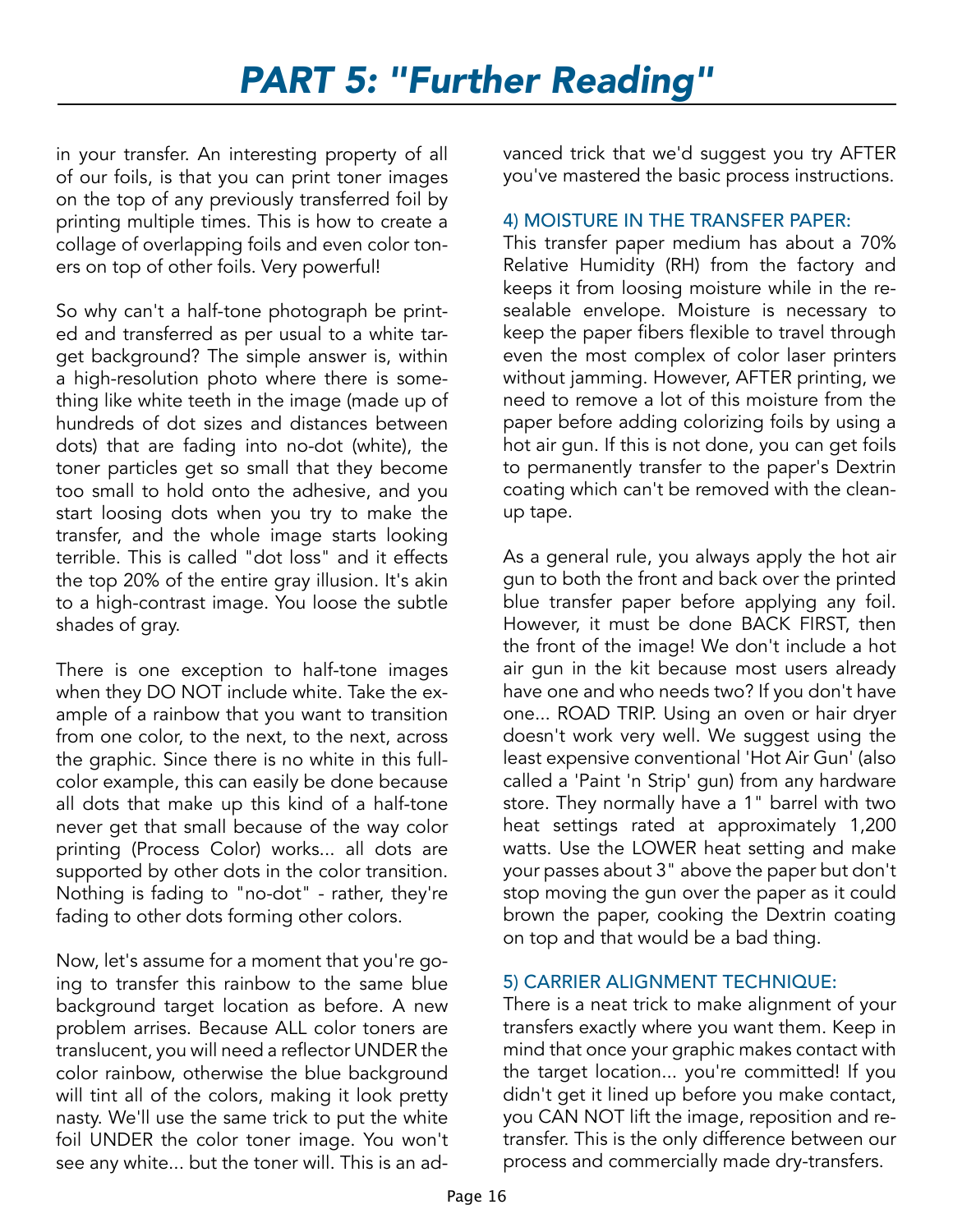Here is a simple technique on how make an oversized "frame" for your completed image to allow you to move the image around on a flat target surface to get it perfectly liked up before making the transfer.

In the kit there is ONE letter-size sheet of Acetate (typical 'Overhead Projector' type). You can buy these at any office-supply store. Get a small box of the cheapest ones they offer. The idea is quite simple and very effective to enable perfect alignment.

How To Setup: Right after you have printed your image to the Toner Transfer Paper, lay the sheet of Acetate over the image, centered in the middle. Using a Sharpie® type marker, draw a box around the image about 1/2" larger all around. Remove the Acetate and cut out the box you drew. Lay the sheet aside and perform the normal steps to create the completed image ready to transfer. Now transfer the image on TOP of the Acetate, centering the image inside the cutout area. The Mylar Carrier area around the outside of the image will stick to the area outside the cutout. The Acetate now holds the graphic above the surface so you can lay the Acetate over the target location and move the frame around to get perfect alignment. When positioned where you want it, press down in the center to make contact with the target surface. Rub it down well, and peel off the Mylar Carrier from the Acetate and discard both.

#### 6) SENDING AN IMAGE THROUGH THE MAIL:

You can easily create a finished image, ready to transfer and send it through the mail. The sprayed-on adhesive can last about a week so plenty of time to send by Priority Mail.

Follow the above "Carrier Alignment Technique" to mount the completed image to a sheet of Acetate. Purchase a roll of Reynolds® brand 'Parchment Cooking Paper' from any good grocery store. (ONLY this brand unless you

want to experiment with others. Not all brands work as well. Prepare two sheets of cardboard cut to 8-1/2" x 11" to match the Acetate sheet. Cut a piece of the Parchment paper to the same size and put it UNDER the Acetate frame. This prevents the adhesive from sticking to anything. Now sandwich the cardboard on either side of the Acetate sheet and tape them together. Slip this into a free Priority Mail envelope. You should also include a note to the recipient on how to handle the image, prepping the target surface, etc. from PART 3 "Instructions" as this is all new to them!

#### 7) REMOVING A TRANSFERRED GRAPHIC:

If you transferred a graphic in the wrong location or wasn't applied straight, it can be removed quite easily if action is taken within the first few hours. Simply lay down strips of full strength Scotch® (cellophane) tape over the graphic. Rub the tape down and pull the tape STRAIGHT UP. If the surface has been recently painted, test the tape in an inconspicuous spot to ensure the tape doesn't lift or otherwise damage the paint. The objective here is just to break-up the image. Now wet a paper towel with rubbing alcohol and soak the image. The alcohol will wick under the broken image and start softening the adhesive. After about a minute, you should be able to wipe off the graphic.

#### 8) ABOUT WHITE GRAPHICS:

The WhiteTRF foil is a relatively heavy pigment to be to be able to cover as much total back toner as possible. The WhiteTRF will cover about 95% of the black and your eye won't detect this 5% UNLESS there is a pure white painted surface nearby. If there is a pure white reference right next to a white foiled image, your eye can detect this slight difference. It's possible to add a second coating of the WhiteTRF foil on top of the first one. This is a bit unusual as all other foils will not transfer to each other. To do this, you need to get more heat to the image and that's done by NOT using the Car-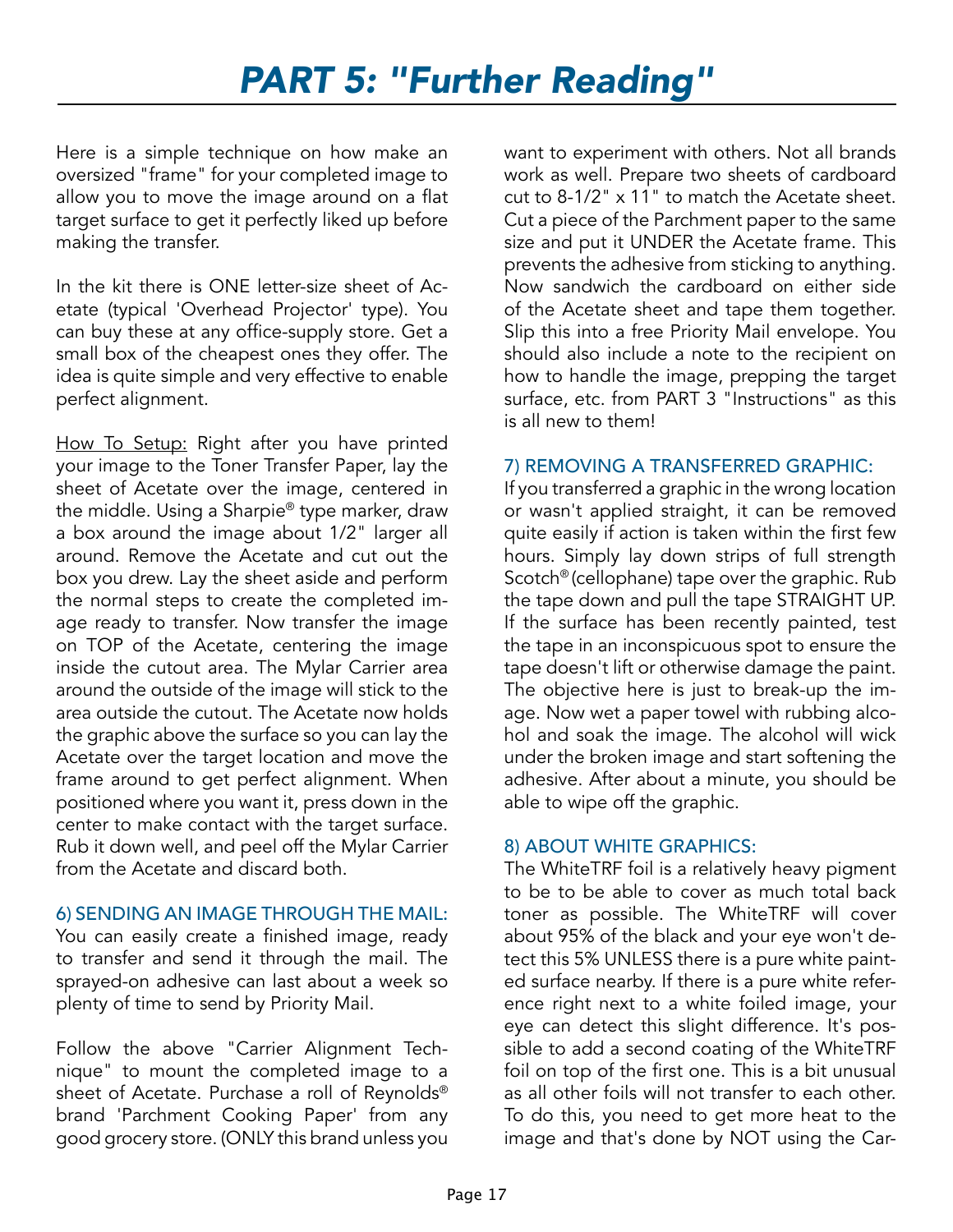rier Board. After the FIRST white foil has been transferred, remove the image from the Carrier Board, wipe down the white foil with rubbing alcohol, overlay another piece of WhiteTRF and insert into the laminator WITHOUT the Carrier Board. You cut the second White foil an inch longer than needed to cover the first white foil so you can wrap the 1" of extra length around the top of the Toner Transfer Paper. Crease the foil tightly around the top of the TTP. With one smooth movement, re-insert the page into the laminator. Upon exit, insert a second time. Let the image cool to room temperature before slowly peeling the foil back 180º over itself.

#### 9) SPECIALTY FOIL "ClearCoat" #1232:

This foil initially looks and feels exactly like the "Carrier Mylar" (which is wrapped on it's own 6"x9" cardboard form). After comparing them you'll see that the ClearCoat foil (found in the "TRF Sampler Pack" right after the Black foil) is noticeably heavier than the Mylar Carrier foil. Don't confuse them as they work completely differently.

## So which side is the coated side?

If after you have cut-off a piece of this foil and forgot which is the coated (bottom) side where the "clear" is on, there are two simple ways to determine this. First look at the natural curve the foil (if its a large enough piece). The coated side is on the inside of the curl. Alternately, you can take a piece of regular full-strength Scotch® (cellophane) tape and lay it over a corner of the cut piece. Pull off the tape. If you have the correct "coated" side, the tape will VERY EASILY lift right off. To confirm, put another piece over the same spot and it should be difficult to remove. The top of this foil will also be difficult to pull the tape off.

## 10) DETERMINE PAPER'S GRAIN DIRECTION:

It's very important to know the correct orientation of the paper's "grain" when the paper is being inserted into the water-bath. To determine this, lay the printed side of the paper face-down and pass a heat gun slowly over the BACK of the paper about 3" above the paper. You should immediately see the middle of the paper "bow" then flatten out. Take note of the direction of this curl as that is the direction the paper is inserted into the water bath! We suggest you mark the paper with a line indicating this direction. If the paper is inserted the wrong way (eg. 90º off) the Toner Transfer Paper will not scroll and cause the Mylar Carrier to break away. The image is ruined... start over again!

## 11) ABOUT COLOR TONERS:

Color toner is not what it appears. Color toners used in laser printers and copiers are extremely thin in that they have no "body" and are actually transparent. The reason color toners "look" solid is due to the white paper the toner is printed on. Light goes through the color toner, reflects off the white backing then carries the color into your eye. If you were to print a big RED filled circle on a YELLOW piece of paper the result will be a very bright ORANGE color all day long.

A very interesting effect is to take advantage of this translucent effect. If you were to make a color toner image and apply it to a piece of glass you'll have a very interesting transparent graphic effect.

To be able to put a solid color graphic on glass or a target surface other than white, the color toner needs its own white reflector. We use the same WhiteTRF foil (normally used over black toner to create a white graphic) but we put it under the color toner. This technique requires that the image be printed in REVERSE (or "mirror"). This is the ONLY time we ever print an image in reverse (except of course if you wanted to put an image inside or behind a clear surface.) If you notice on the pre-printed color samples included in your kit, the bottom half of the color images are already reversed for you to practice this technique. There is also a video clip on our site to show how this is done.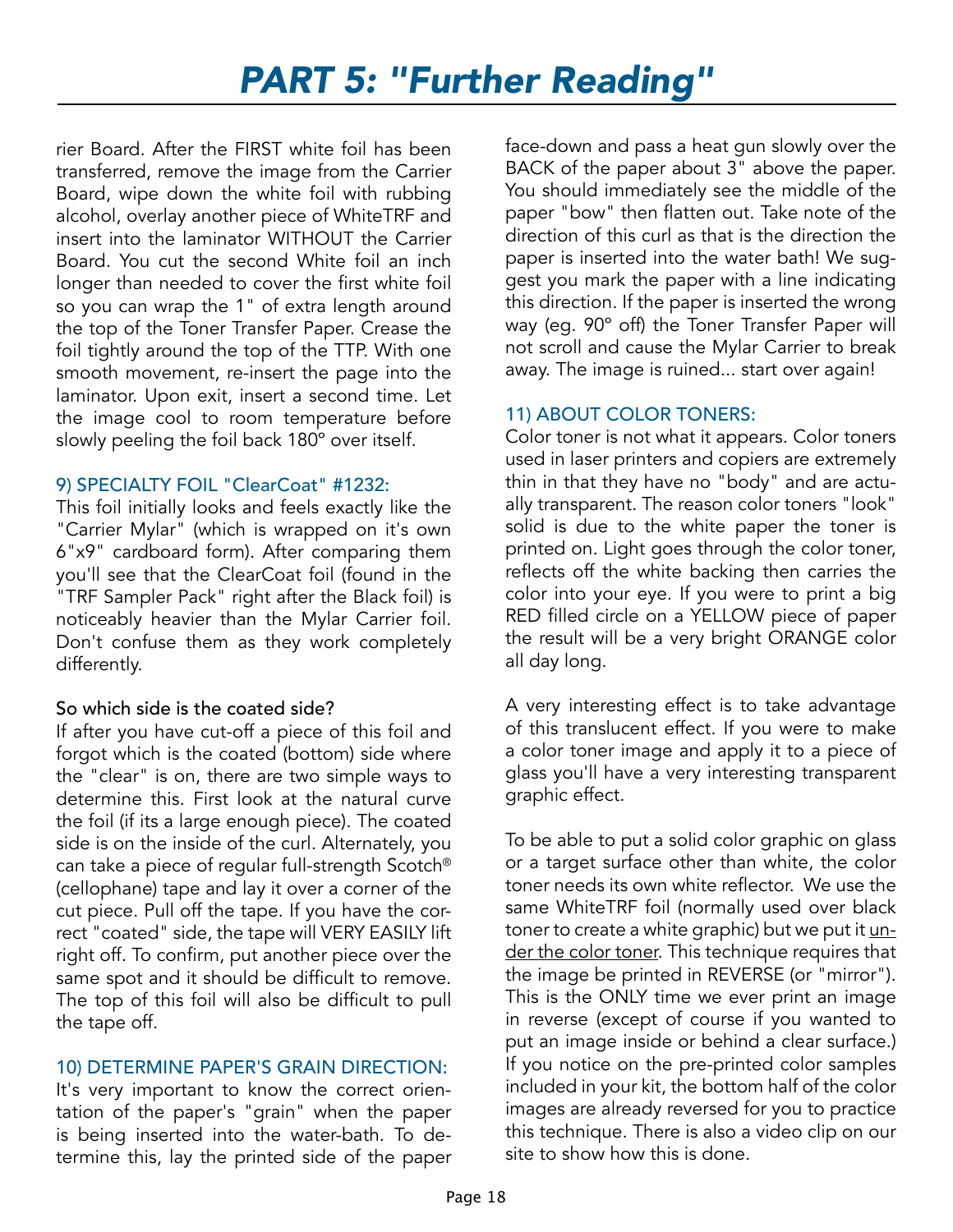## 12) SPRAYED-ON PROTECTIVE OVERCOAT:

If a transferred image is going to be in a harsh environment where scratching is a distinct possibility, you might want to consider applying an over-coat spray of acrylic, lacquer, polyurethane, etc. Even though these images are very durable in-and-of themselves, no dry-transfers are scratch-proof. Before applying your selected over-coat spray to your work, TEST IT FIRST! Ensure the particular brand of clear-coat spray does not react to the foil and toner. Avoid "automotive" types of over-coat as they normally contain a solvent which would not be good!

To test your overcoat spray print a black box as a toner test image on regular white paper, then transfer white foil on top of this box. Lay the print on a horizontal surface and apply a heavy amount of spray over the print making a wet puddle. Watch the image. If the spray reacts to the toner it will swell and you'll see a distinctive black outline appear outside of the white foil edges. If that happens, either test a different over-coat or spray a few very light, quick drying "dusting" coats over your transferred graphic. The dusting coats will create a buffer/sealer to the image, to then be able to apply a few heavier coats without any reaction.

## 13) REMOVING BORDERS: (Other Methods)

There are a 3 methods at removing borders. The main instructions use Technique #1. Review the other two below to see which method you like best. During this learning process, we suggest you follow the main instructions.

## Technique #2: COVER THE BORDERS:

Cover the borders with strips of conventional 3M Blue-type tape after the adhesive has been applied as per usual. This is easier than slicing off the 4 borders off as per the Instructions. The added tape goes right over the borders to isolate them from being part of the transferred graphic.

## Technique #3: ACETATE CARRIER:

As mentioned earlier, you can use a sheet of Acetate where you have made a cut-out slightly larger than the image area. Then just transfer the image to the top of a acetate sheet. The borders should land over the Acetate, leaving just the graphic image inside of the opening.

### 14) ALTERNATIVE ADHESIVES:

If you're out of the USA or can't find the much preferred Sulky brand "KK-2000" spray adhesive (or "Gunold" the international name by the German manufacturer) there are a few alternatives that will work with this process:

#### Manufacturer: SULLIVANS

Product Name: "QUILT BASTING ADHESIVE" http://www.sullivans.net/usa/Pages/usa/sprays/ quilt/dir.htm

Manufacturer: JT TRADING COMPANY Product Name: "505" http://www.jttrading.com

#### Manufacturer: MADEIRA

Product Name: "MSA 1100" http://en.madeira.de/meta/search/ (Enter the product name in search box)

#### Manufacturer: DRITZ

Product Name: "403" http://www.dritz.com/quilting-sewing-supplies/ sewing/glues-bonding-stabilizers/fabric-sprayadhesives/403/#sthash.MDzMPmAr.dpbs

If none of these are available, contact your local "fabric" type store and ask them what they carry as a temporary spray for holding a printed pattern to cloth material for making cutout pieces for making a garment. They should carry something to accomplish this.

## 15) SPRAY APPLICATION TECHNIQUES:

The instructions address one basic way of using the adhesive. There are however, some difficult types of target surfaces that need alternate